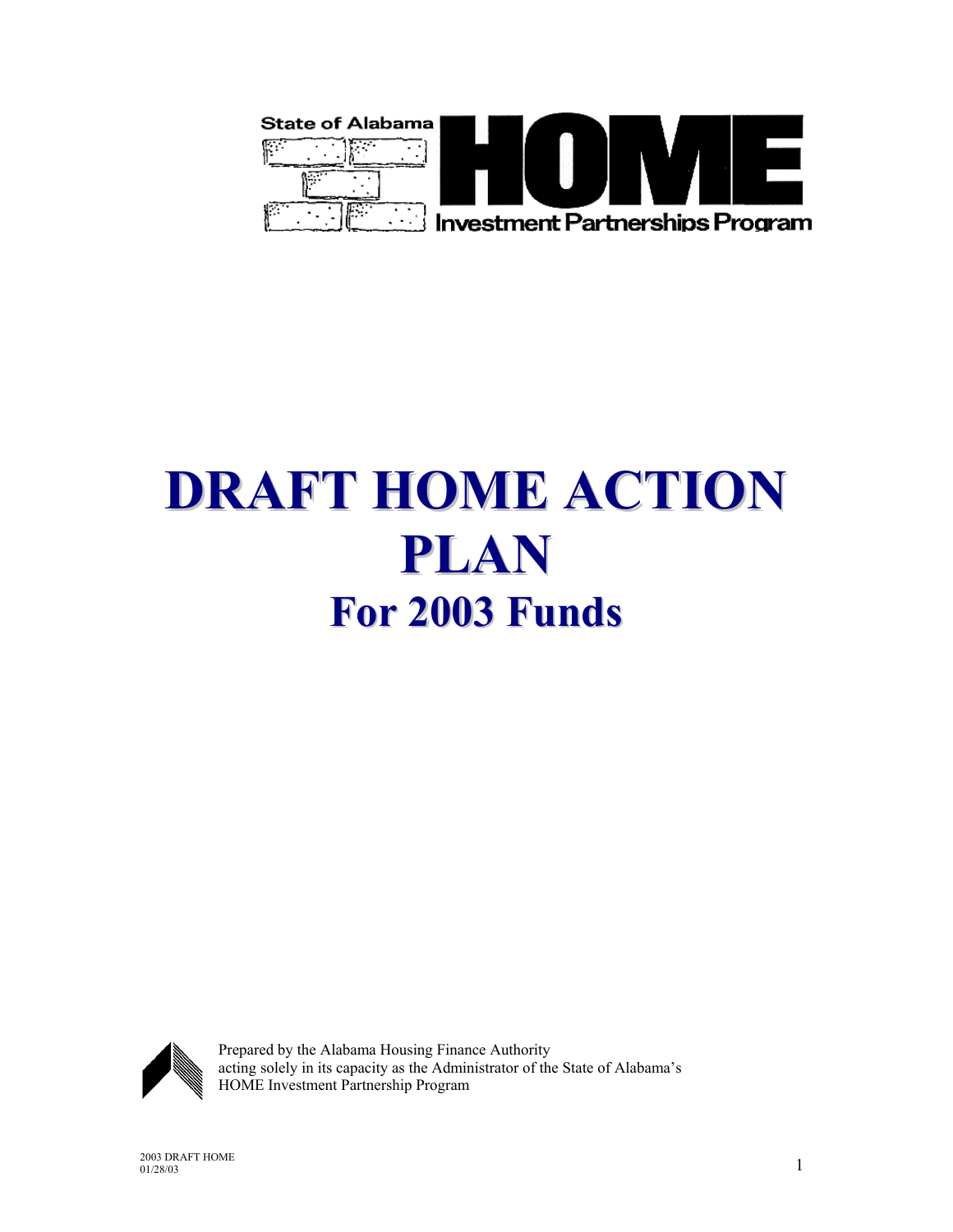# **DRAFT HOME ACTION PLAN FOR 2003 FUNDS State of Alabama**

# **TABLE OF CONTENTS**

| L.                   | <b>HOME INVESTMENT PARTNERSHIPS PROGRAM</b> |              |  |
|----------------------|---------------------------------------------|--------------|--|
| П.                   | <b>DEFINITIONS</b>                          | $\mathbf{2}$ |  |
|                      | III. ALABAMA'S HOME PROGRAM                 | 3            |  |
| IV.                  | <b>ALLOCATION PROCESS</b>                   | 8            |  |
| $\mathbf{V}_{\cdot}$ | <b>POINT SCORING SYSTEM</b>                 | 14           |  |
| VI.                  | <b>ADMINISTRATION OVERVIEW</b>              | 21           |  |
| VII.                 | <b>COMPLIANCE</b>                           | 23           |  |
|                      |                                             |              |  |

**PAGE**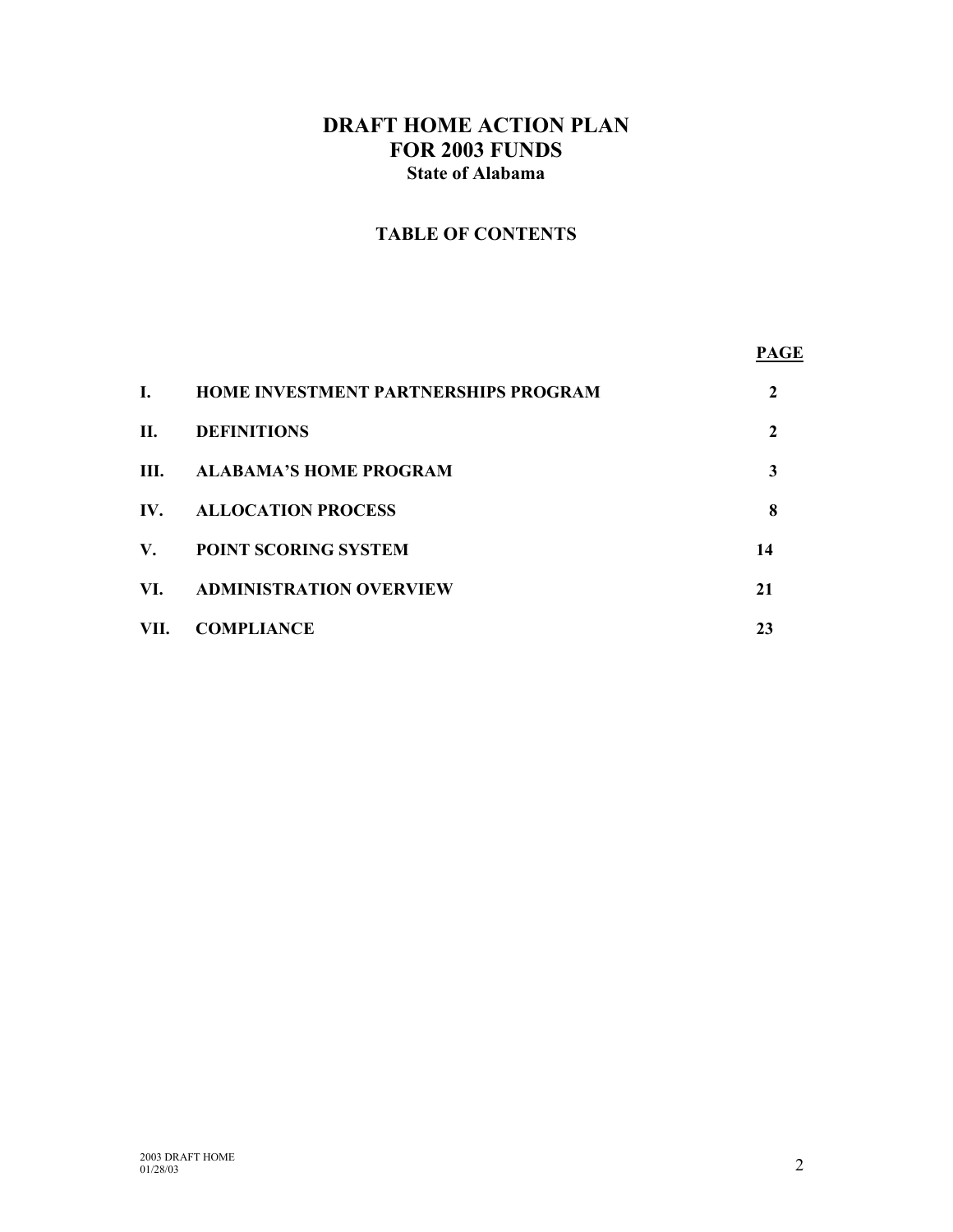## **I. HOME INVESTMENT PARTNERSHIPS PROGRAM**

The Home Investment Partnerships Program (HOME) is a federally funded housing program established in 1990 as part of the Cranston-Gonzalez National Affordable Housing Act (the "Act"). Under guidelines from the United States Department of Housing and Urban Development (HUD), Alabama Housing Finance Authority (AHFA) is the designated administrator and designer of Alabama's HOME Program. AHFA has specifically designed the HOME Program to meet the needs of low- and moderate-income Alabamians consistent with HUD guidelines.

## **II. DEFINITIONS**

Act - the Cranston-Gonzalez National Affordable Housing Act passed in November 1990. This Act contains the provisions for the HOME Program and is further defined in 24 CFR Part 92.

AHFA - the Alabama Housing Finance Authority. AHFA was designated the administrator of Alabama's HOME Program by the Governor of the State of Alabama on February 22, 1991.

CHAS - the Comprehensive Housing Affordability Strategy. The CHAS is a required assessment of housing and housing related needs for the State of Alabama. The CHAS was replaced by the Consolidated Plan (Plan) in 1995.

CHDO - a Community Housing Development Organization. In order to qualify as a CHDO, an organization must be a non-profit organization and meet the requirements specified in 24 CFR Section 92.2.

Competitive Cycles - a period of time established by AHFA during which applications for funding under Alabama's HOME Program may be accepted.

Consolidated Plan (Plan) - a consolidated submission of the planning and application aspects of four HUD Programs, including the HOME Program. Other Plan programs are CDBG, ESG and HOPWA.

HOME Agreement - HOME Investment Partnerships Program Agreement. The HOME Agreement is an agreement executed by AHFA and the entity approved to receive an appropriation of HOME funds.

HOME Funds - funds made available under Alabama's HOME Program through allocations and reallocations, and may consist of any repayments and interest or other return on the investment of these funds.

Participating Jurisdiction - a state or local unit of government, which has met the requirements of Section 216 of the National Affordable Housing Act and will receive a separate appropriation of HOME funds to be used within its jurisdictional boundary. The State of Alabama is considered a participating jurisdiction. The local participating jurisdictions for this state are: Jefferson County, Birmingham, Mobile, Mobile County, Montgomery, Huntsville and Tuscaloosa.

Project - a site or an entire building or two or more buildings, together with the site or (when permissible) sites on which the building or buildings are located, that are under common ownership, management, and financing and are to be assisted with HOME funds, under a commitment by the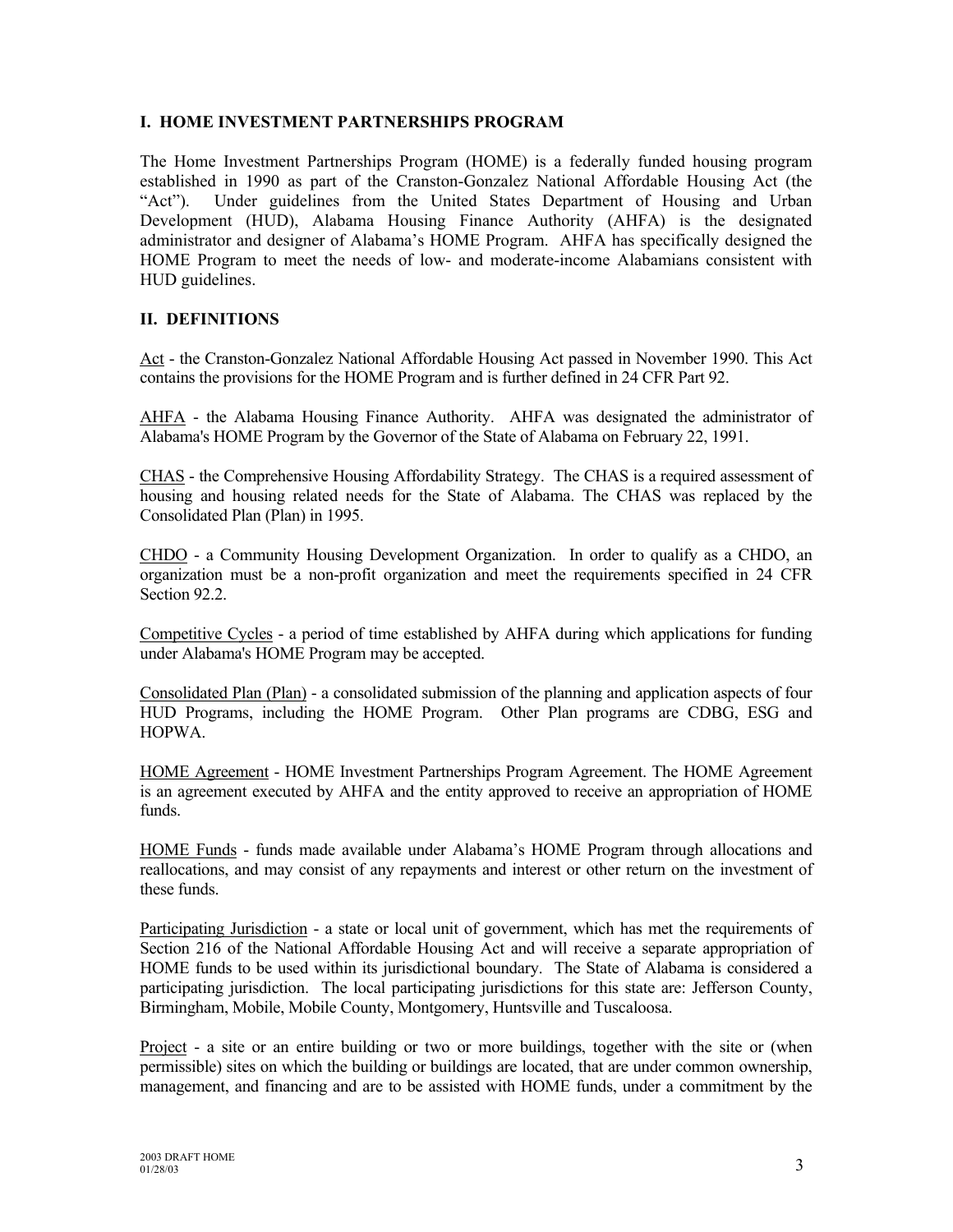owner, as a single undertaking. Project includes all the activities associated with the site and building.

Recipient - an individual, public agency, for-profit developer(s), CHDO, non-profit developer(s), or any entity that receives State of Alabama HOME funds.

## **III. ALABAMA'S HOME PROGRAM**

AHFA has developed and implemented this HOME Action Plan for the State of Alabama in compliance with the rules set forth in Title II of the Act, the final rule published by HUD (collectively hereinafter referred to as the "HOME Regulations"). AHFA is required by the HOME Regulations to:

Develop selection criteria to be used in determining housing priorities for the State. The selection criteria includes ranking each project in accordance with its location, fulfillment of housing needs, project and applicant characteristics, participation of local tax-exempt organizations, and the targeting of tenant population with supportive housing needs;

- Develop an evaluation process whereby preference is given to projects, which serve: (1) the lowest-income tenants, and (2) qualified tenants for the longest period(s); and
- Develop compliance monitoring procedures to test for noncompliance with HOME regulations and for notifying the Housing and Urban Development (HUD) of noncompliance.

## **A. Development of Selection Criteria**

Since 1992, AHFA has been responsible for preparing the CHAS for the State of Alabama and is currently a participant in the Consolidated Plan process. The Consolidated Plan provides a detailed analysis of the current status of housing in Alabama with special attention devoted to the condition of housing and housing affordability.

Prior to making an assessment relating to the housing needs of the state, AHFA prepared an extensive list of interested relevant parties from which to gather information and mailed letters of inquiry, questionnaires and surveys to various state agencies, service providers, housing directors and individuals. Based on the information submitted, AHFA then compiled the information for inclusion within the Consolidated Plan. The data used in the Consolidated Plan are drawn from the 1990 Census. A current analysis of the 2000 census is underway and should be complete by mid-2003.

The Consolidated Plan, in addition to providing an overall assessment of housing needs for the State, identifies the housing needs associated with special needs groups (minorities, single-parent families, the elderly, people with disabilities, mental illness, or AIDS/HIV and homeless persons).

The Consolidated Plan concluded "that a significant number of individuals in all parts of the state are in need of housing assistance. Those with the greatest needs are, predictably, concentrated at the lowest levels of the income hierarchy, wherein the housing cost burden is also the most severe. The largest numbers relative to housing needs are found in the state's most populous urban and metropolitan counties, but the greatest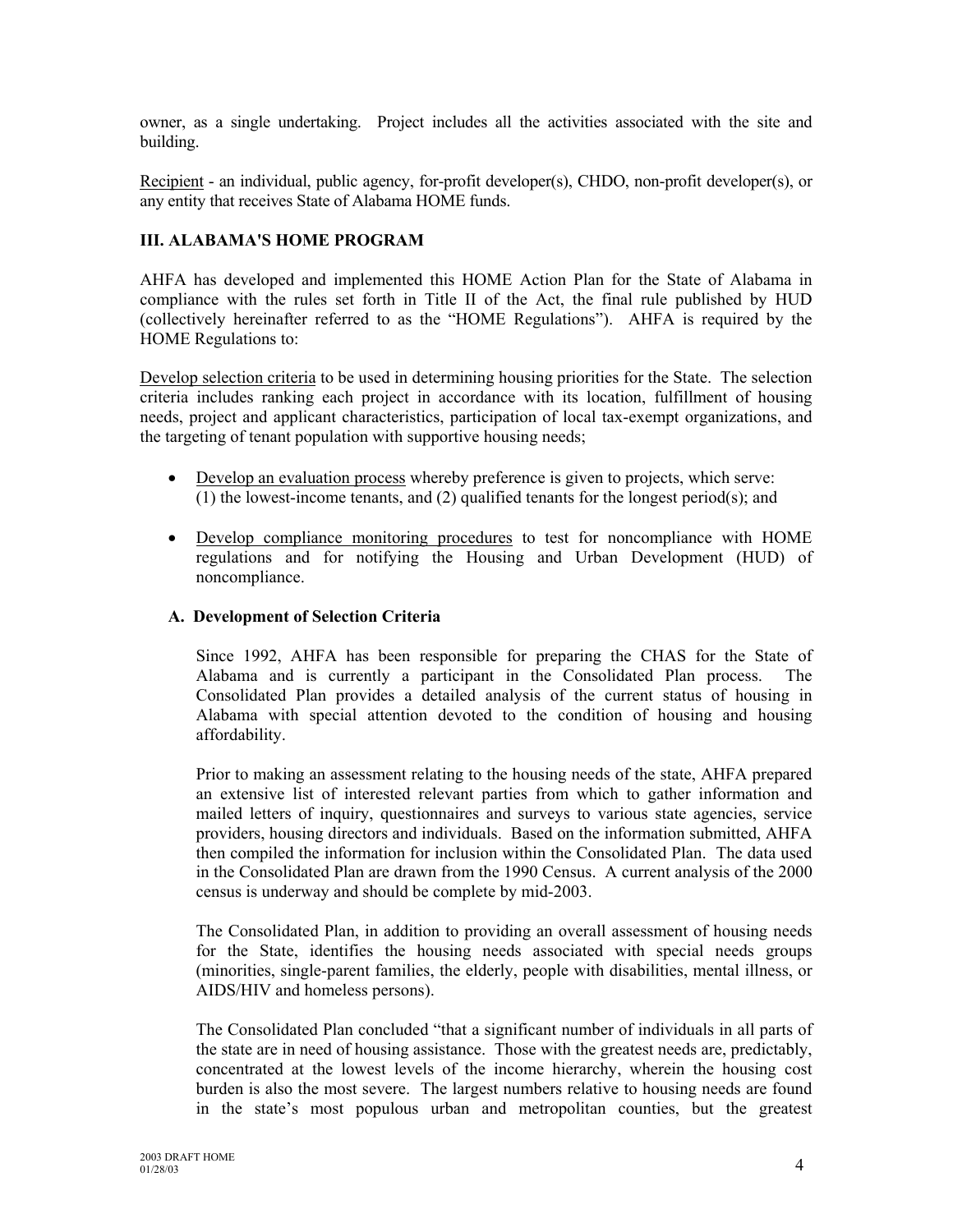concentration of need is observed in the rural counties located in the southern portion of the state, the Black Belt in particular."

Additionally, the Consolidated Plan has been updated with historical AHFA data, including a list of HOME and Tax Credit projects placed in service and/or committed by AHFA since the 1990 Census. Findings from the 2000 Census will dictate some additional updating of the state Consolidated Plan in the months ahead. The new Census data, however is not expected to dramatically alter the state's affordable housing priorities. A great many unmet needs still exist and AHFA will use available resources to address them.

While state HOME funds provide hundreds of traditional affordable housing units across Alabama each year, the overwhelming majority of beneficiaries have been families and, in some cases, the elderly. Meeting those needs is consistent with Consolidated Plan findings and the need for additional family units and elderly units should remain strong for the unforeseen future.

#### **B. Establishment of Housing Priorities**

AHFA has established certain housing priorities to be used in the distribution of HOME funds. In establishing these housing priorities for the 2003 allocation cycle, AHFA seeks to promote:

- Projects that add to the low-income housing stock;
- Projects, which, without HOME fund, would not likely set aside units for lowincome tenants;
- Projects which use additional assistance through federal, state, or local subsidies; and
- Balanced distribution of HOME funds throughout the state in terms of geographical regions, counties, and urban/rural areas.

#### **C. Project Selection Criteria**

AHFA is required to evaluate each application to determine which projects should receive HOME funds. Applicants must complete the following basic steps:

1. A complete application must be submitted to AHFA. The application package contains a checklist outlining items necessary to complete the application. The application is deemed complete if all pages are submitted on original forms with original signatures, legible and all applicable spaces are fully completed. All required forms/documentation (see application checklist) must be submitted with the application in original form with original signatures. These forms/documentation must be submitted in numerical order behind the index pages, which are included in the application package. The application should not be in a binder or spiral binding. Failure to meet any of the above instructions will result in point deductions in the Point Scoring System (see Section V  $(B)(1)$ ). If an application remains incomplete after notification by AHFA of the missing documents and expiration of the time allowed for submission of said items, the application will be rejected, and no further consideration will be given.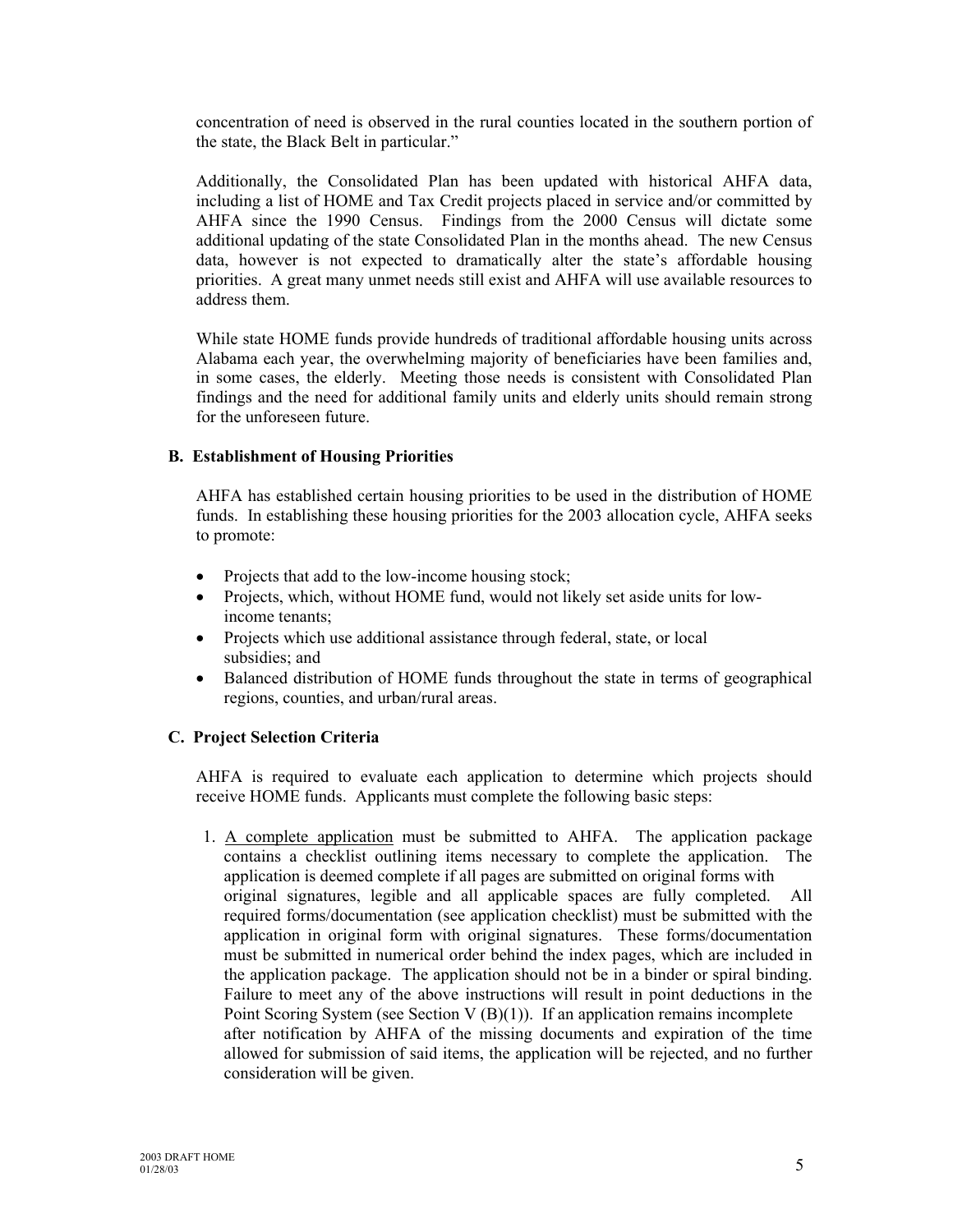2. Qualified residential rental projects must meet the basic occupancy and rent restrictions required of HOME regulations.

Residential rental projects must be on a single site or contiguous sites. Sites *may be considered* contiguous if separated only by one neighborhood street. Mobile homes do not qualify. Intermediate care facilities, group homes, and congregate care facilities are not allowed. In addition, any residential rental unit that is part of a hospital, nursing home, sanitarium, lifecare facility, or intermediate care facility for the mentally and physically handicapped is not for use by the general public and is not eligible for HOME funds. Projects must contain no fewer than 12 units and no more than 56 units.

All residential rental units must be under common ownership, deed, financing and property management.

- 3. Market feasibility. The proposed rental project must meet basic market feasibility requirements. A market study conducted by an independent third party market analyst must, at a minimum, document the following criteria. **Please refer to AHFA's Market Study Certification Form that is included in the application package for detailed market study requirements.**
	- a) Project's market area;
	- b) Supply analysis;
	- c) Demand analysis;
	- d) Market feasibility of the proposed rent structure;
	- e) Analysis of the relationship between supply and demand; and
	- f) Summary of salient facts and conclusions.

*The applicant must provide a market study demonstrating an adequate market for the proposed units. If AHFA does not agree with applicant's market study or feels that the proposed project would adversely impact existing projects or create excessive concentration, AHFA reserves the right to obtain, at the applicant's expense after prior notice, a market study or other information from an independent consultant for AHFA's consideration in resolving the matter.*

- 4. Financial feasibility. The project must meet certain financial feasibility requirements. See Section VI E  $(1)(c)(page #10)$  of this HOME Action Plan.
- 5. Prove adequate infrastructure capacity within the city (or county) in which the proposed project is/will be located.
- 6. Likelihood of sustained 20-year compliance with HOME Regulations.

#### **D. Amendments**

AHFA is entitled to amend this HOME Action Plan, including compliance monitoring provisions, as required by the promulgation or amendment of HOME Regulations from time to time. Such amendment(s) are expressly permitted and the making of such amendment(s) will require a public notice.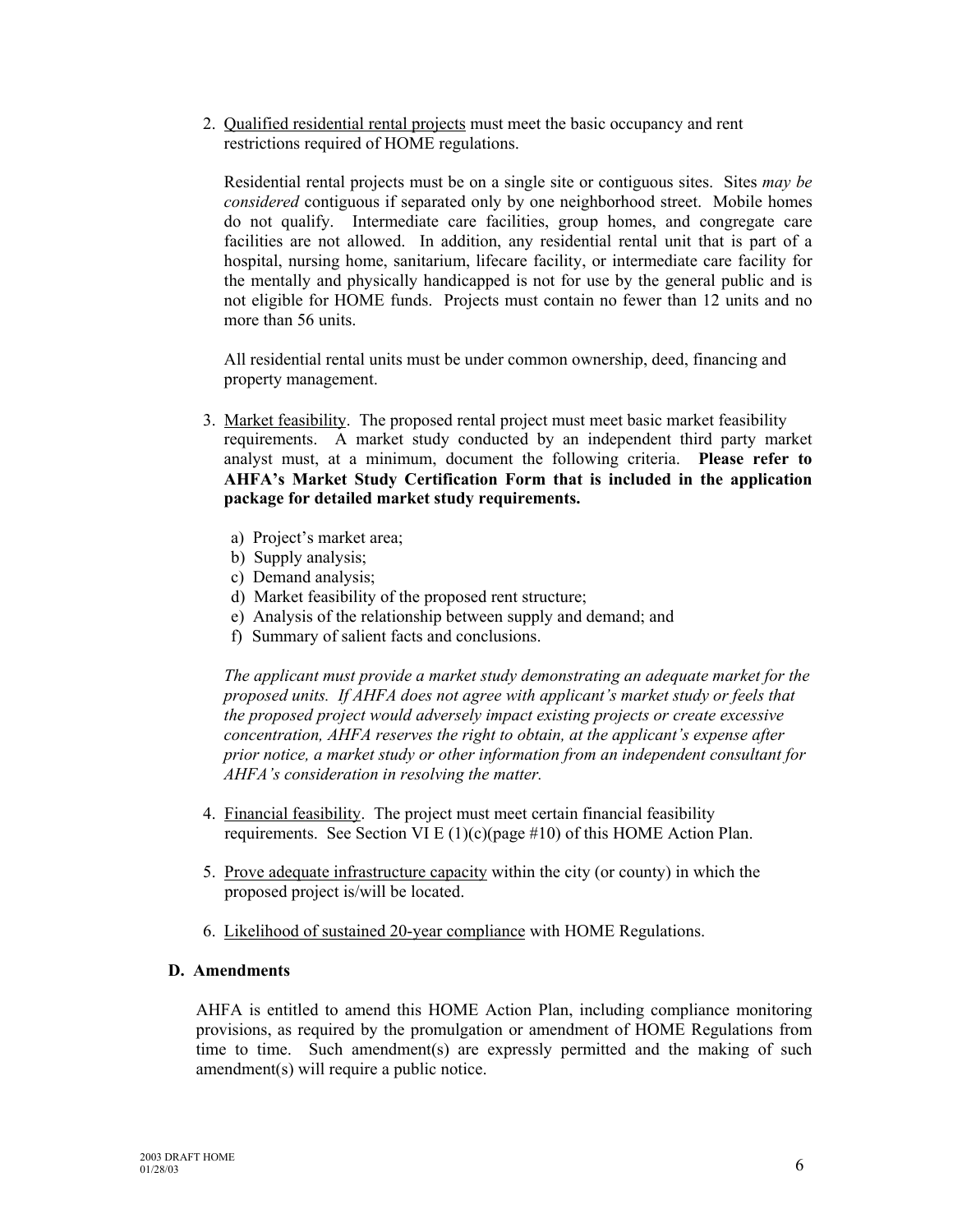#### **E. Uses of HOME Funds**

HOME funds will be allocated primarily toward the production of residential rental housing for low-income households and for other uses deemed necessary by AHFA, as long as the use is consistent with the Consolidated Plan.

A portion of the funds allocated to the State of Alabama is required to be reserved for Community Housing Development Organizations (CHDOs). Fifteen percent of HOME funds will be reserved for investments in housing developed, sponsored or owned by CHDOs. This is the percentage required by federal regulations for use by specific organizational types or activities. These HOME funds will be set aside for use by CHDOs in the form of loans for project construction and development. AHFA reserves the right in its discretion to award a sufficient number of projects to CHDO applicants, regardless of point scoring, to meet the 15% set aside of HOME funds.

AHFA will make efforts to identify and assist eligible organizations in using HOME funds to meet the housing needs of the state. These organizations must meet the criteria identified by the Act and demonstrate the feasibility of their proposed endeavors.

Alabama's HOME Program will utilize loans to promote the production of affordable housing in an effort to meet the needs as identified in the State's Plan. A general outline of the HOME Program is as follows.

#### **F. Loan Structure**

The structure of the loans made under Alabama's HOME Program will be determined based upon AHFA's assessment of the proposed project's ability to address the needs as identified by the Plan. HOME funds to be allocated to any project will not exceed the amount, determined by AHFA, needed to make the project economically feasible. The amount, terms and rate structure will be set by AHFA. General loan guidelines are as follows and are subject to change at AHFA's discretion:

- 1. Loan Terms and Repayment: HOME funds will be allocated to the approved projects in the form of a loan. The loan will bear an interest rate of 1/2% accruing annually with deferred payments for twenty years. The principal and interest will be due at the end of the  $20<sup>th</sup>$  year. In the event of default, AHFA reserves the right to set a default rate in excess of the prevailing Prime Lending Rate applicable at the time of the default.
- 2. Eligible Activities: New construction of rental units.
- 3. Eligible Participants: For-profit developers, CHDOs, non-profit developers or any entity eligible to receive an appropriation under Title II of the Act.
- 4. Security: The loan may be secured by a first or subordinate mortgage on the land and the existing or proposed improvements. In addition, a collateral assignment of rents and leases will be executed in connection with the property. Additional collateral may also be required, but is subject to the discretion of AHFA based on the nature of the transaction involved.
- 5. Guaranty: AHFA, in its sole discretion, may require that the loan be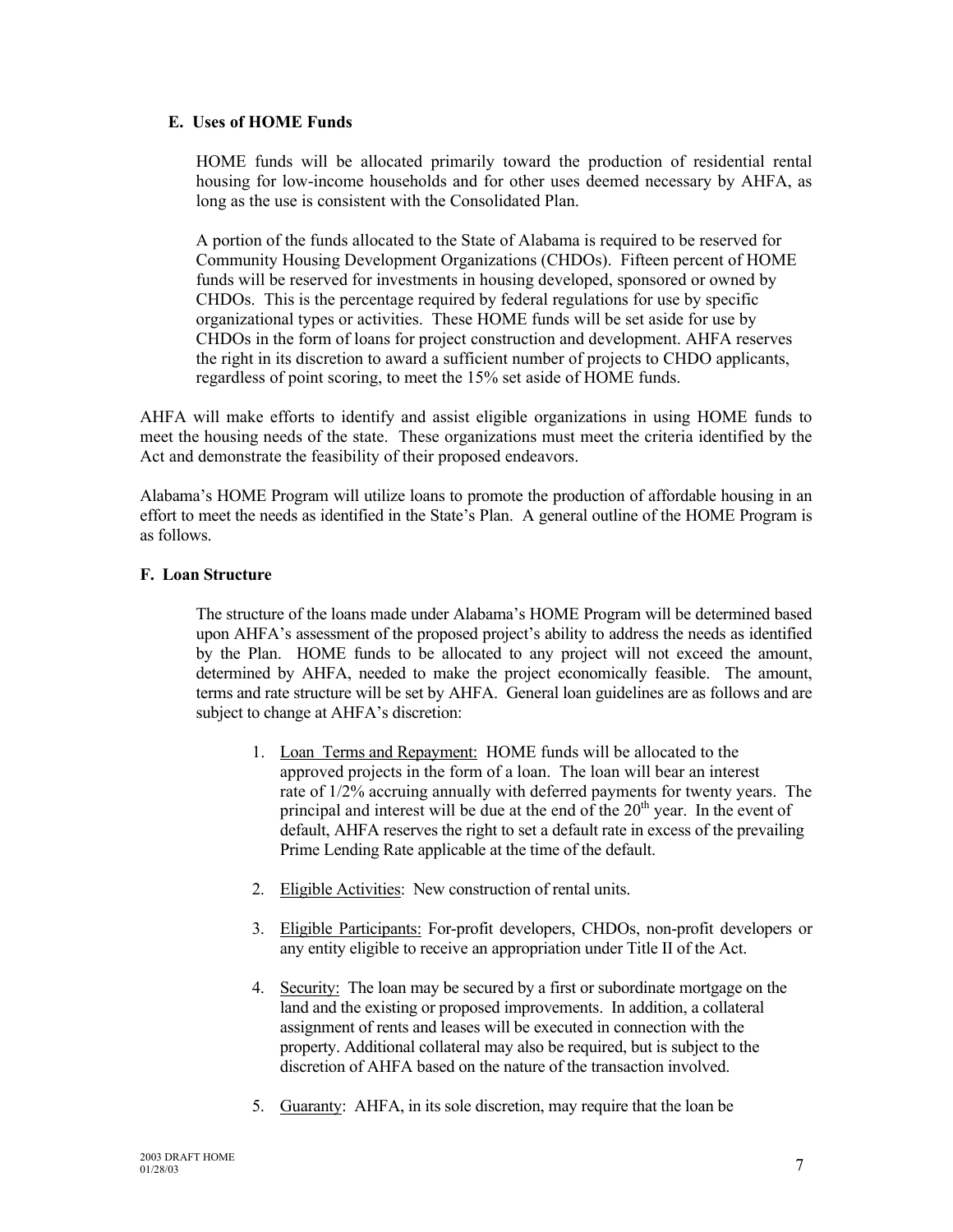guaranteed by an individual(s) or entity acceptable to AHFA.

- 6. Insurance: Appropriate insurance will be required in connection with the principal security as collateral for the loan. In addition, the applicant, developer and/or builder must evidence insurance coverage to include, but not be limited to, builder's risk insurance, general liability insurance, and loss of rents insurance.
- 7. Good Standing: No loan application will be processed for any borrower or related entity which is not in good standing with AHFA and any other state housing finance authority, the Alabama Department of Economic and Community Affairs (ADECA), the U. S. Department of Housing and Urban Development or the USDA Office of Rural Development (formerly the Farmers Home Administration). An applicant can be denied consideration of the HOME funds under Alabama's HOME Program if the applicant or its related parties have a history of payment delinquencies, bankruptcy, foreclosure or activities determined to be unsound or unlawful.
- 8. Closing Costs: The borrower is responsible for all closing costs incurred in connection with any HOME Program loan(s), inclusive of all AHFA-appointed attorney's costs.
- 9. Environmental Review: Before AHFA can commit HOME funds, a Phase I Environmental Site Assessment prepared by an environmental engineer must be completed. The form and content of the report, including all findings, must be acceptable to AHFA. AHFA will approve, select and engage all environmental engineers. Environmental reviews will be conducted in accordance with the applicable HOME regulations.
- 10. Survey: Loans closed under Alabama's HOME Program will require a survey of the property, which must be completed prior to closing, and contain a flood zone certification. The survey, in form and content, must be acceptable to AHFA.
- 11. Declaration of Land Use Restrictive Covenants: Prior to closing, applicants must execute and record a copy of the Declaration of Land Use Restrictive Covenants agreement. The terms of the agreement will require that the covenants remain in effect for the required low-income occupancy period.
- 12. Construction Consultant: AHFA will contract with an independent construction consultant who may: 1) performs an up-front analysis of the construction budget to determine the reasonableness of costs as presented; 2) review the preliminary and final plans and specifications of the project (during and upon the completion of the project) for compliance with applicable local, state and federal building codes and ordinances; 3) review work in progress and the completed project for any material defects; and 4) review specifications and make comments and/or recommendations regarding the quality of materials to be used in connection with the project.
- 13. Appraisal: Appraisals will be required on all loans and must adhere to applicable federal and state laws. The appraisal must be completed by an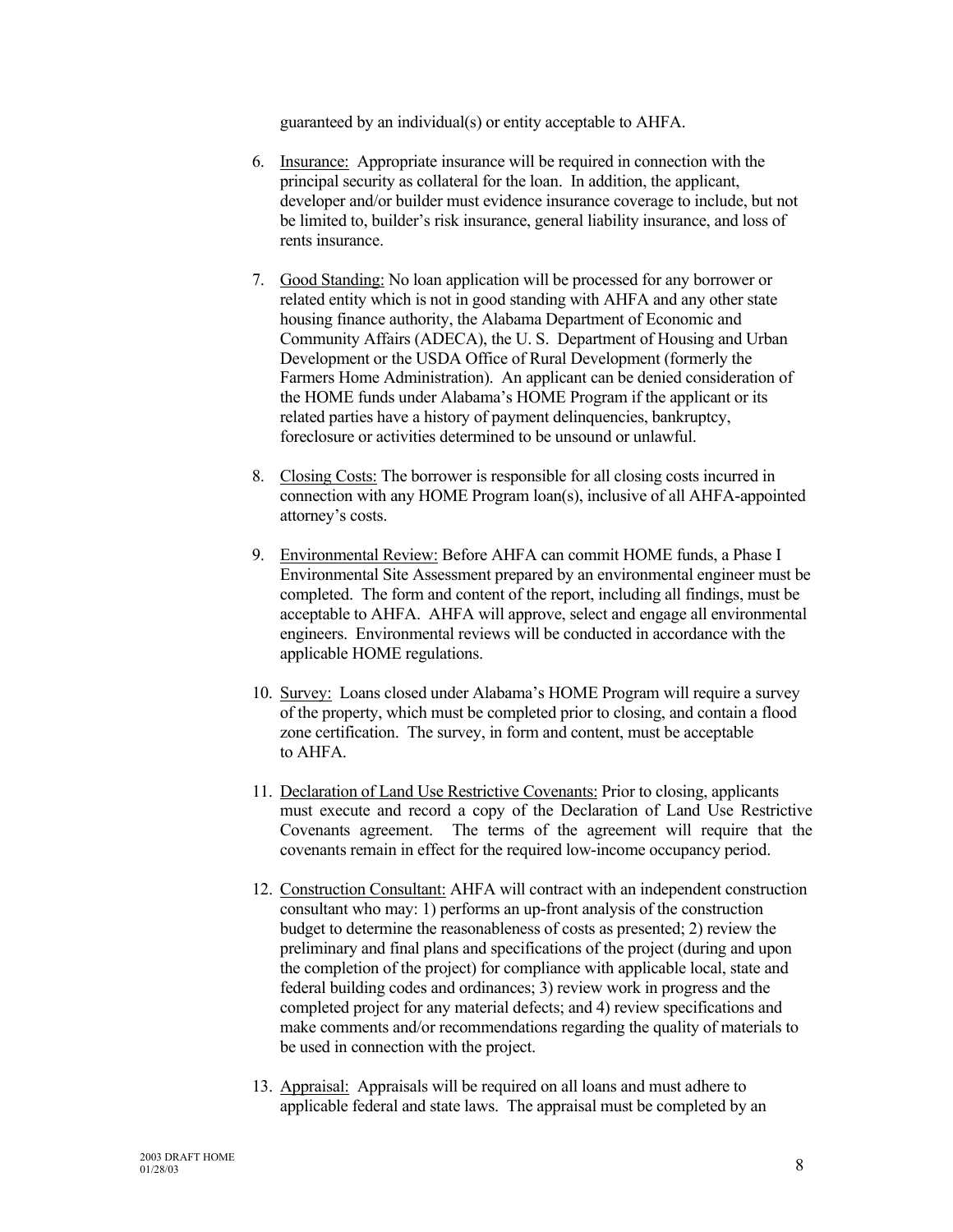appraiser who is state-certified. AHFA will select and engage all appraisers.

14. Application Cycles: Applications for Alabama HOME funds must be made to AHFA during an application cycle. Cycles will be competitive and on a firstcome, first-served basis. Funding decisions will be based upon the project selection criteria and point scoring system as detailed herein.

Anticipated Uses of HOME Funds:

AHFA estimates the following uses of 2003 HOME funds for the State of Alabama:

|                           | <b>USES</b>  |           |
|---------------------------|--------------|-----------|
| Loans                     | \$12,330,750 | (75%)     |
| <b>CHDO</b> Loans         | \$2,466,150  | (15%)     |
| Administration            | \$1,644,100  | $(10\%)$  |
| 2003 HOME FUNDS ALLOCATED | \$16,441,000 | $(100\%)$ |

## **IV. ALLOCATION PROCESS**

#### **A. Application Cycles**

The dates of application cycles will be determined by AHFA on an annual basis. All individuals who have requested to be on the mailing list (see Section IV (B)) will receive notification of the cycles by mail. Notice of the cycle will also appear in *The Birmingham News*, *The Huntsville Times*, *The Mobile Press Register* and *The Montgomery Advertiser*.

Persons wishing to apply for HOME funds must request and complete the AHFA HOME Funding application. Applications may be obtained by letter request. All correspondence and inquiries are to be directed to the following:

| Alabama Housing Finance Authority |                              |  |
|-----------------------------------|------------------------------|--|
| Attn: Multifamily Division        | Phone Number: (334) 244-9200 |  |
| P. O. Box 230909                  | Fax Number: (334) 244-9214   |  |
| Montgomery, Alabama 36123-0909    |                              |  |

Applications received during a cycle will be evaluated on a competitive basis. A \$500.00 non-refundable fee must accompany the application. The fee must be in the form of a cashier's check or certified funds.

AHFA may, at its discretion, allocate HOME funds without the use of application cycles or the point scoring system to:

- Any project receiving Tax Credits;
- Any project financed by tax-exempt bond financing;
- Any project placed in service that has already received a Tax Credit allocation, has a final cost certification that indicates the need for additional allocation, and has been approved for additional credits by AHFA; and
- Any other program(s) deemed eligible by AHFA.

However, developers for the projects listed above may be required in AHFA's discretion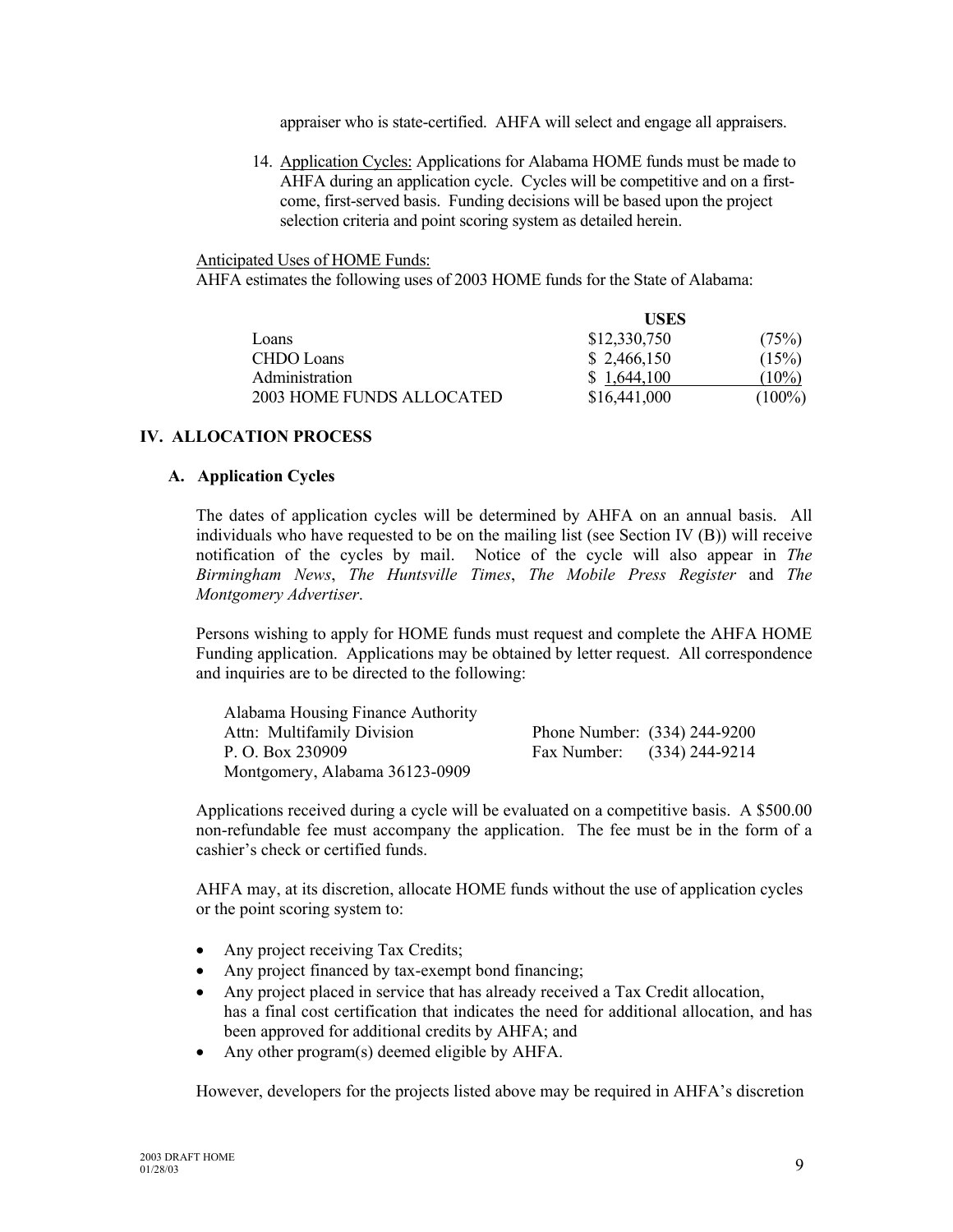to submit a complete application and be subject to AHFA's threshold and underwriting criteria in order to be considered for a HOME allocation or additional allocation.

## **B. Mailing List**

AHFA's mailing list is updated annually. Therefore, anyone not on the AHFA's mailing list and wishing to receive notifications of application cycles and other related AHFA activities must request to be placed on the mailing list. That *written* request must be sent to the aforementioned address. AHFA will contact everyone on the mailing list each year to request updated information and to determine if anyone wishes to be removed from the mailing list.

## **C. Application Threshold Requirements**

Although AHFA recognizes that each application submitted is different, certain standard requirements **must be** met by all applicants before the application can be considered. These include:

- 1. Site Control. If the applicant does not already own the property for which funds are requested at the time of application, the applicant must have site control as evidenced by a purchase option. Because of regulations that impact the varying lengths of the approval process for each property, AHFA strongly suggests that the applicant secure, at a minimum, a six- month purchase option with an option to renew for an additional six months.
- 2. Proper Zoning. The applicant must provide evidence that the property owned/to be owned is properly zoned and consistent with the proposed project's use. (AHFA does not consider the property zoned if contingent upon further city meetings, approvals and/or advertisement.) Evidence must be in the form of a signed statement from the local jurisdiction where the property is located.
- 3. Market Study. The applicant must provide a market study conducted by an independent third party market analyst with a signed Certification of Market Study Requirements Form provided by AHFA in the application.
- 4. Certification of Consistency with the Consolidated Plan. If the proposed project is in an area that is covered by a local Consolidated Plan (see instructions for list), the applicant must have the certification of consistency completed by an authorized official of the participating jurisdiction. If not, the project will be under the State of Alabama's Consolidated Plan and a letter will not be required.
- 5. Design Quality Standards. All projects are required to meet **AHFA's Design Quality Standards, (Addendum A).** These are minimum standards. AHFA will permit projects to exceed these standards. Each applicant may construct the proposed project in a manner that reflects applicant goals or that exceeds local building codes.
- 6. Flood Certification. The applicant must provide a completed FEMA Standard Flood Hazard Determination Form from a nationally recognized flood data service or from a licensed surveyor that no portion of the property is located within the 100-year flood plain.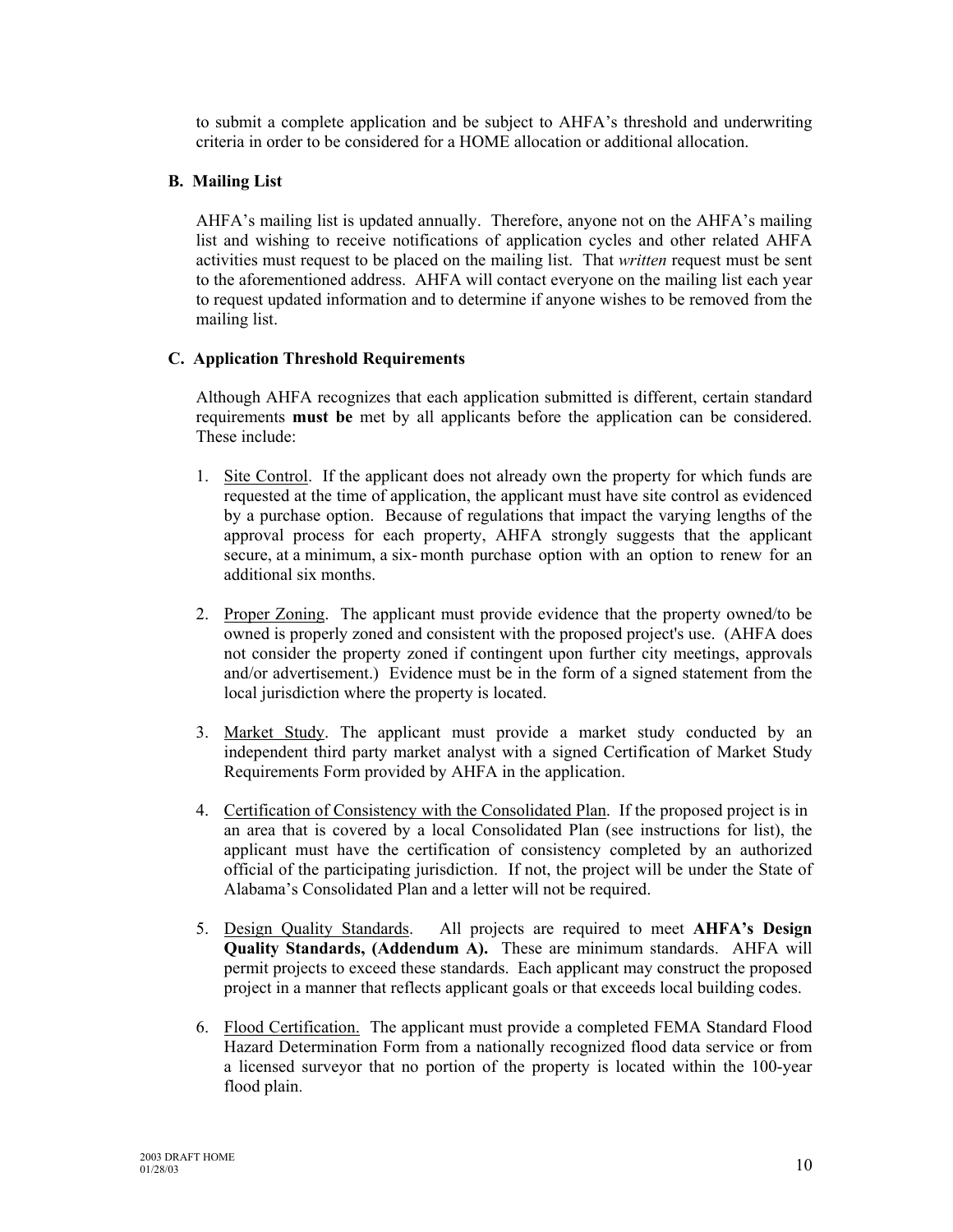## **D. Negative Actions**

Should the following actions occur after the application has been submitted to AHFA, consideration for the application will terminate:

- a) Site change;
- b) Change in ownership--a change in the parties involved in the ownership entity (e.g., addition of a new general partner or removal of an existing general partner) without prior written consent of AHFA;
- c) Change in unit design, square footage, unit mix, number of units, number of buildings, etc. (unless changes are required by local regulatory codes);
- d) Change in the general contractor without prior written consent of AHFA;
- e) Change in the management company without prior written consent of AHFA;
- f) Change in the architect without prior written consent of AHFA;
- g) Instances of excessive or flagrant non-compliance on applicant's existing projects;
- h) Any staff or development team member (listed in the application) who is presently debarred, suspended, proposed for debarment or suspension, declared ineligible or voluntarily excluded from any transactions or construction projects involving the use of federal funds or Low-Income Housing Tax Credits;
- i) Applicant has a project with AHFA that is in foreclosure or has been foreclosed; and/or
- j) Any material adverse change relating to the project or owner or any factual information supplied in connection with the application proves to be incorrect or fraudulent.

The above list of negative actions is not all-inclusive. The application package itself will list other necessary requirements.

## **E. Application Evaluation**

- 1. Process of Evaluation. Each application submitted will be subject to the following evaluations:
	- a) Completeness. Applications will first be examined for completeness. Should an application not be complete as defined on page 4, Section III  $(C)(1)$  of this HOME Action Plan, it will receive point deductions. If the application is still incomplete after time has been given to submit the missing or deficient items, the application will be rejected, and no further consideration will be given.
	- b) Point Scoring System. Once the application is checked for completeness, the application will be further evaluated using the Point Scoring System included in Section V.
	- c) Market feasibility. The proposed rental project must meet basic market feasibility requirements. A market study conducted by an independent third party market analyst must, at a minimum, document the following criteria. **Please refer to the AHFA's Market Study Certification Form that is included in the application package for detailed market study requirements.**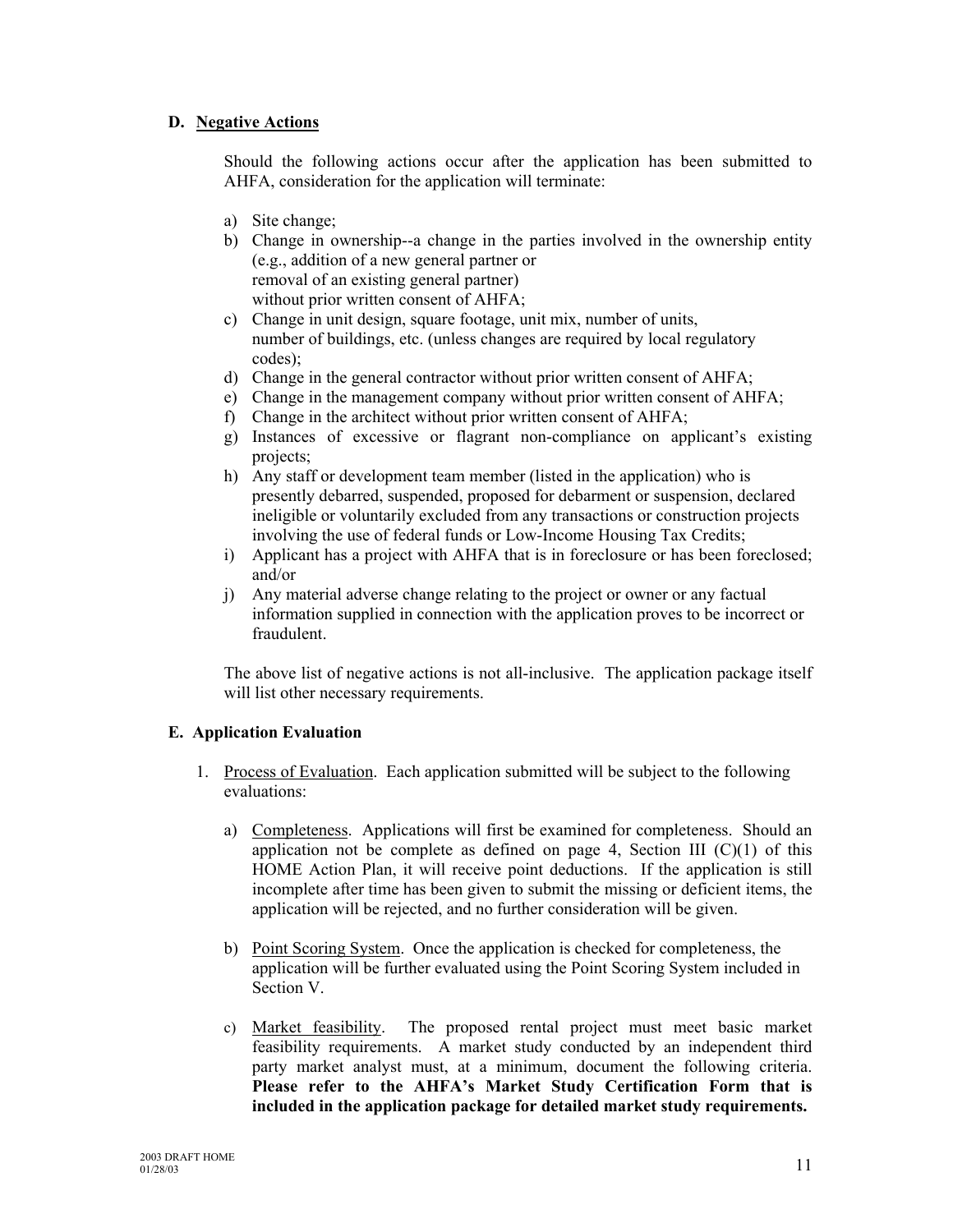- a) Project's market area;
- b) Supply analysis;
- c) Demand analysis;
- d) Market feasibility of the proposed rent structure;
- e) Analysis of the relationship between supply and demand; and
- f) Summary of salient facts and conclusions.
- d) Financial Feasibility. Once the application is point-scored, the project will then be evaluated to determine its financial feasibility by examining the market in which the project is located and by performing an initial review of costs in connection with the proposed sources of funds. Applications that are not financially feasible at the time of submission because additional sources of funds are necessary will not be considered for funding.

AHFA will require a minimum debt service coverage ratio of 1.15 for HOME development debt financing, that would foreseeably result in foreclosure if not repaid. For purposes of this standard, debt service coverage is defined as the ratio of a property's net operating income (rental income less operating expenses and reserve payments) to forecloseable, currently amortizing debt service obligations. AHFA will determine the allowable operating expense based on historic and current HOME and Tax Credit properties' financial statements.

AHFA will require the project to establish and maintain throughout the compliance period a minimum operating reserve. The operating reserve will be an amount equal to six months of the projected first-year operating expenses.

AHFA will require the project to establish and maintain throughout the compliance period a minimum replacement reserve of \$250 per unit annually (for seven years).

AHFA's determination of the appropriate amount of HOME funds is not a representation or warranty as to the financial feasibility of such project, and may not be relied upon as such by the applicant, owner, developer, investor, lender or any other person.

- e) Credit Worthiness. AHFA will perform credit investigations of the individuals and trade reports of businesses involved in the development and operation of the project. If these reports prove to be less than satisfactory, the application may be rejected.
- f) Reasonableness of Project Costs. Any line item costs, square footage costs or total unit costs exceeding a range of reasonableness will possibly be disallowed solely at the discretion of AHFA. Additional information and documentation (verified by AHFA and/or AHFA's designee) may be required to substantiate the reasonableness of the cost. Any allocation made cannot exceed the HUD  $221(d)(3)$  limits. A list of applicable limits will be provided by AHFA.

AHFA reserves the right to request certification or verification in a form acceptable to AHFA of any line item cost at any time between the application cycle and final allocation of the HOME funds. When the project is placed in service, AHFA requires the final cost certification to be made by an independent CPA.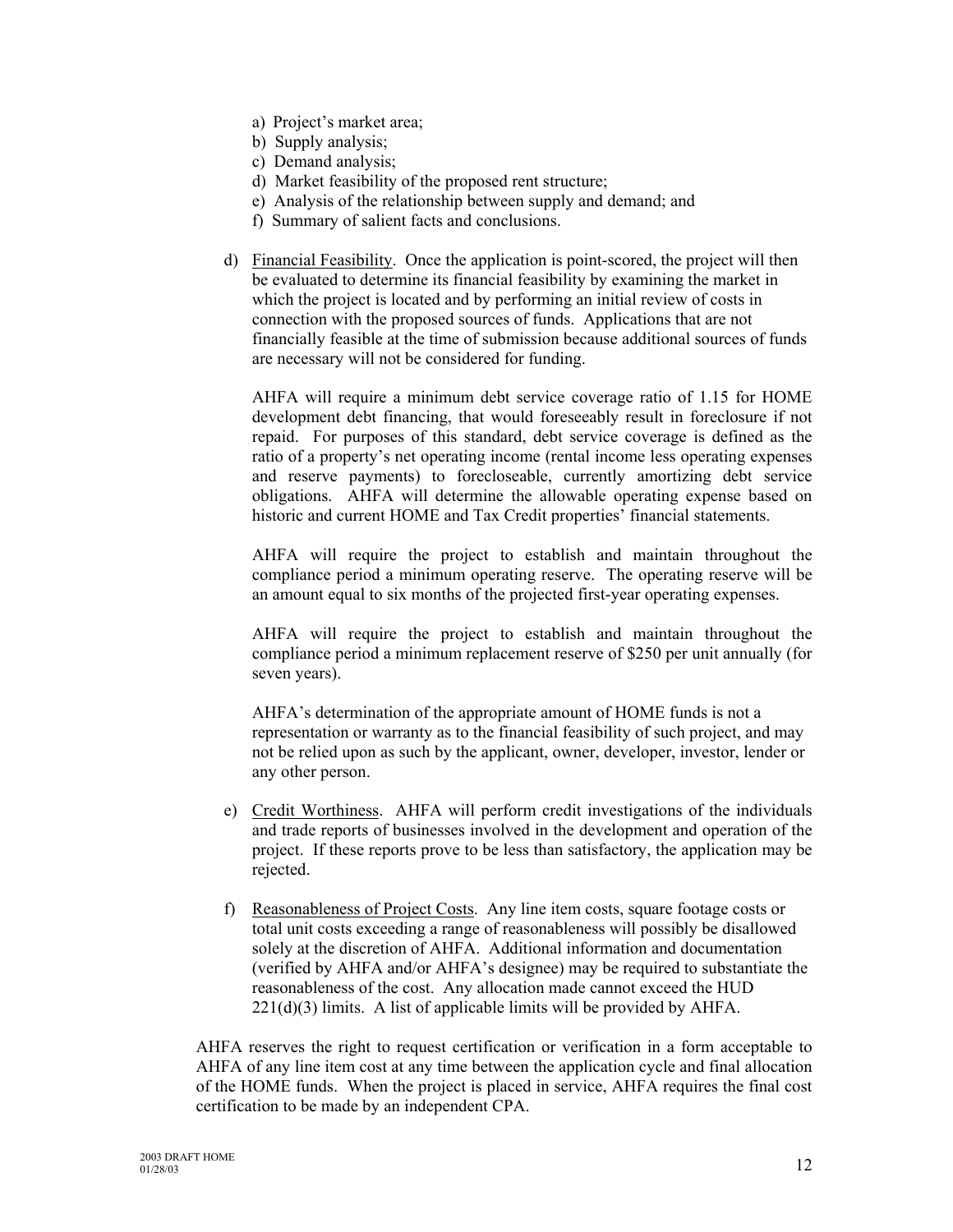- 2. Frequency of Evaluation. Applications will be evaluated at least two times:
	- a) At submission; and,
	- b) Before the closing of the HOME loan.

## **F. Developer and Builder Fees**

- 1. Developer Fee (New Construction). The developer fee, which includes the developer's overhead and profit plus consultant fees and the owner's profit, should not exceed 15% of the total project costs (excluding the developer fee).
- 2. Builder Fee. The builder fee, which includes builder profit and overhead, should not exceed 8% of the construction costs, excluding the fee. General requirements must be cost-certified and, as a general rule, should not exceed 6% of the total construction costs. Items included in general requirements will be consistent with HUD and USDA Rural Development regulations.
- 3. Identity of Interest. AHFA requires that the applicant identify the existence of an identity of interest with any other party to the project including the sale of real estate. "Identity of Interest" is defined by HUD and is repeated in the application instructions contained in the AHFA's HOME Funding Application package.

## **G. HOME Funds Allocations**

No related entities, principals or individuals shall be allocated HOME funds in excess of 15% of the state's 2003 HOME fund allocation. Regardless of the percentage ownership in a project, 100% of the project's HOME fund allocation will count towards all caps.

## **H. Notification of Approval**

The applicant will be notified of AHFA's decision in the form of a HOME Commitment Letter (the "Commitment"). The Commitment will outline actions by which owners, if they accept the terms, must abide. Failure to abide by the terms of the Commitment will automatically terminate such commitment.

## **I. Progress Requirements After Commitment**

From the date of the commitment, the applicant has the outlined time constraints in which to obtain the following items. Failure to comply with any one of the items may cause the commitment to be automatically terminated:

- 1. Within 10 days of the date of the Commitment, the applicant must:
	- a) Submit the certificate of Existence from the Secretary of State (must be dated prior to the execution of the HOME Commitment);
	- b) Submit executed HOME Commitment Acceptance letter;
	- c) Submit the executed HOME Commitment acknowledging acceptance of the terms and conditions; and
	- d) Submit the executed HOME Partnership Agreement acknowledging acceptance of the terms and conditions.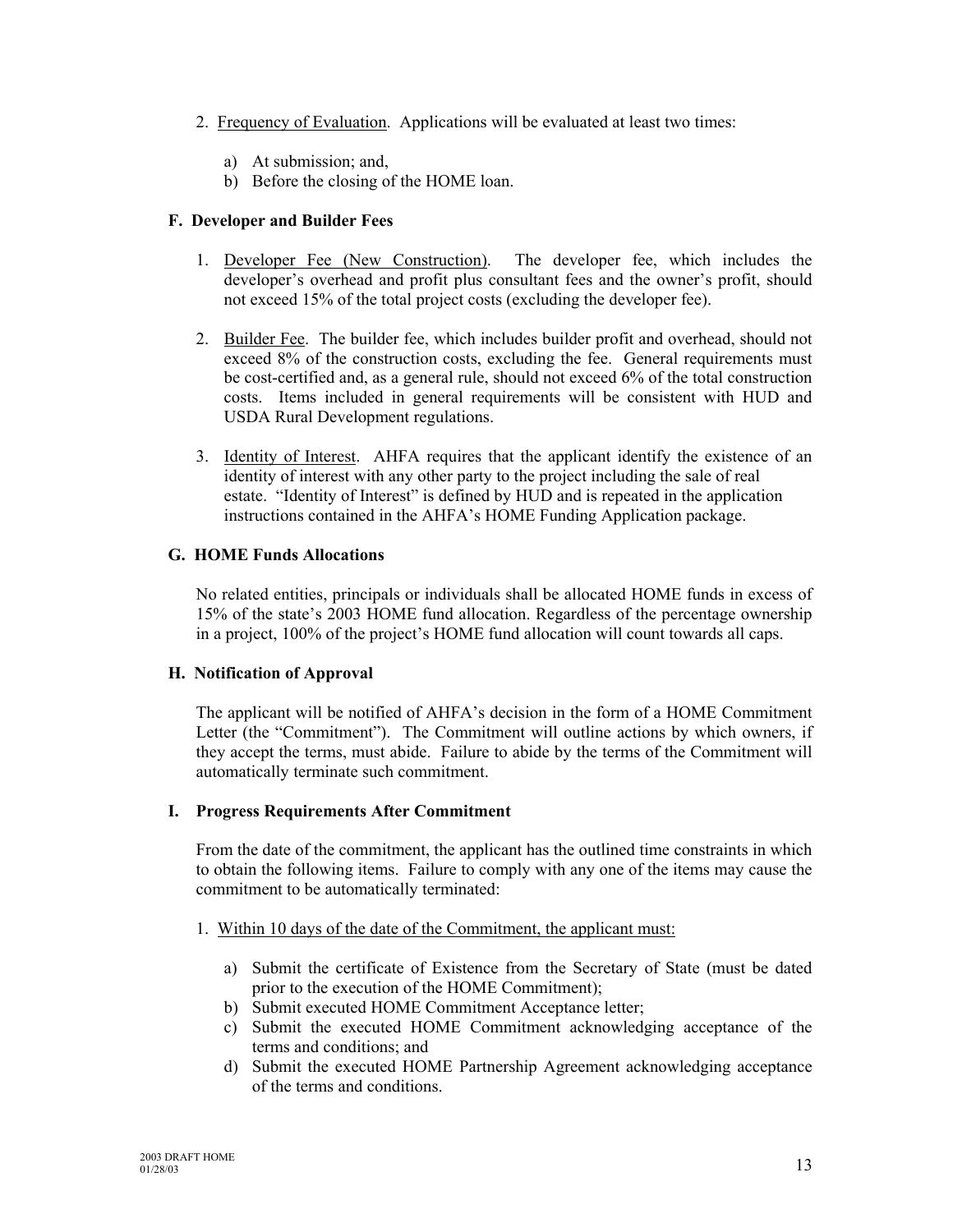2. Within 30 days of the date of the Commitment Letter, the applicant must:

Submit a legally binding commitment for construction and permanent financing which details the specific terms of funding and repayment and is not subject to further approval of the creditor's board or credit committee.

- 3. Within 60 days of the date of the Commitment Letter, the applicant must:
	- a) Provide final stamped plans and specification.
	- b) Provide a site specific soils report.
	- c) Provide a Certified Survey.
	- d) Provide the standard form of agreement between owner and architect.
	- e) Provide the utility letters.
- 4. Within 90 days of the date of the Commitment Letter, the applicant must:
	- a) Provide certified organizational documents.
	- b) Provide a copy of the complete to-be-built appraisal.
	- c) Provide phase I environmental.
	- d) Provide construction cost estimate summary.
	- e) Provide detailed construction schedule.
	- f) Provide standard form of agreement between owner and contractor (AIA form).
- 5. Within 120 days of the date of the Commitment Letter, the applicant must:
	- a) Submit a copy of lender's executed construction note or agreement.
	- b) Take full possession of the site as evidenced by the warranty deed.
	- c) Provide original recorded Declaration of Land use Restriction Covenants.
	- d) Submit a copy of the building permit.
	- e) Provide proof of construction commencement evidenced by copy of Owner's Notice to Proceed to project's General Contractor (AHFA form).
	- f) Submit Recertification of Real Property Acquisition Form.
	- g) Submit Title Insurance Policy.
- 6. Within 60 days after the project is placed in service, the owner must provide AHFA with the Actual Cost Certification package.

## **Construction on the project cannot begin until a pre-construction conference has been held with AHFA.**

## **J. Negative Action After the Commitment until the Placed-in-Service Date**

Some actions on the part of the applicant will cause the HOME Commitment to be terminated: See Section IV (D)(page 9) of the HOME Action Plan.

## **K. Change in or Denial of HOME Allocation**

The evaluations listed in Section IV  $(E)(2)$  of the HOME Action Plan may result in a possible change in the amount of HOME funds allocated to a project or denial of the total allocation altogether due, but not limited to, one of the following reasons: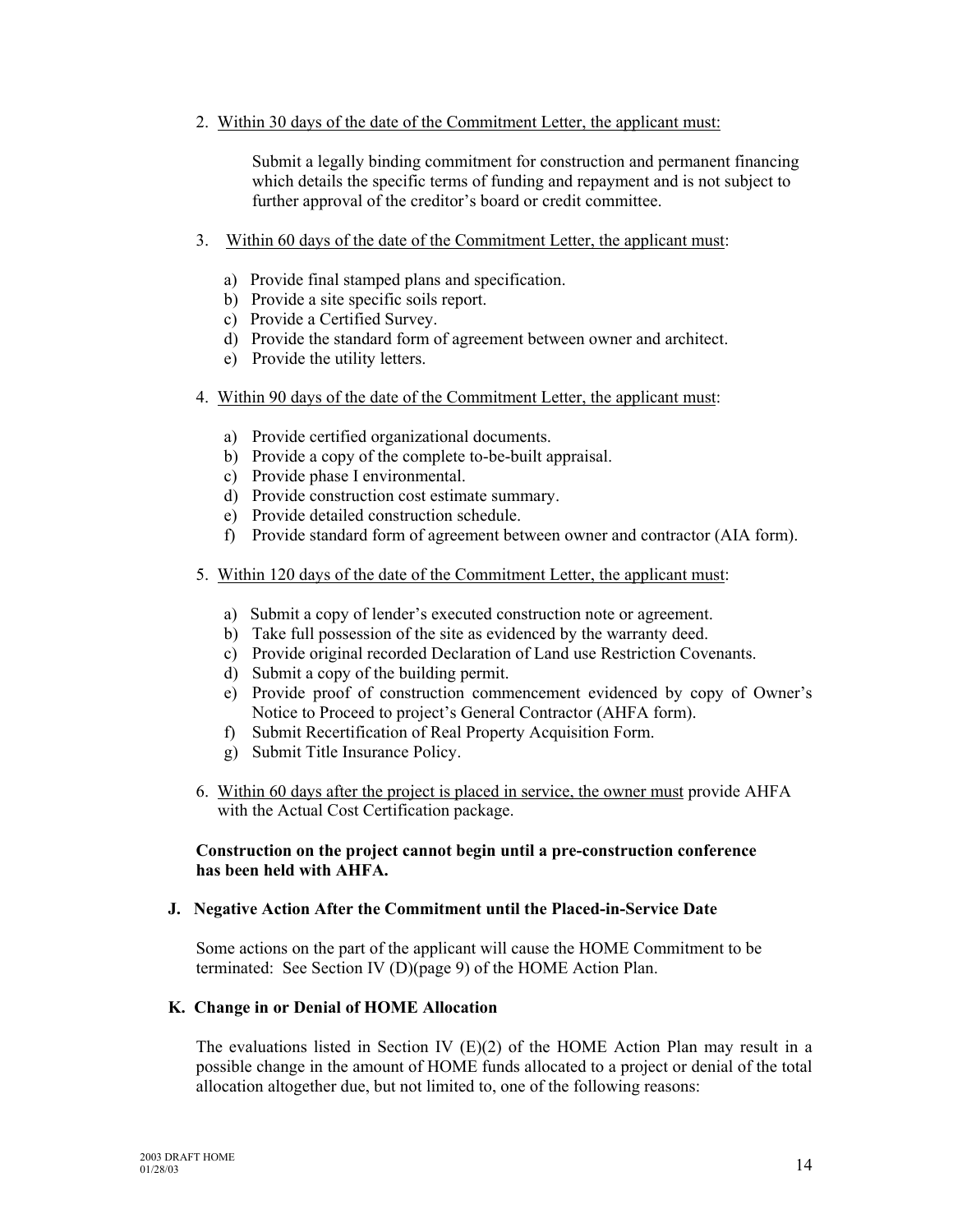- 1. Information in the application submitted is determined to be incorrect or fraudulent;
- 2. Conditions in the Commitment Letter are not met;
- 3. Changes in the actual cost of the project;
- 4. Applicant obtains additional subsidies or financing other than those disclosed in the application; and/or
- 5. Applicant's failure to notify AHFA promptly of any material or adverse changes in the original application. Material or adverse changes include, but are not limited to, applicant's loss of site control, rights of way, ingress and egress, adverse change in the financial condition of the applicant, change in supportive service provider or financial condition of the supportive service provider, and applicant's inability to perform tasks proposed in the application by the deadline set by the applicant and further set or agreed to by AHFA.

## **L. Disclosure**

AHFA will attempt to request all information necessary to make informed decisions regarding HOME allocations. Therefore, it is in the best interest of everyone concerned with the process to disclose completely and accurately all information regarding each proposed project. AHFA acknowledges that errors and misjudgment sometimes occur and simply requests that the applicants notify AHFA of any errors that may occur upon discovery.

## **V. POINT SCORING SYSTEM**

Through the point scoring system, AHFA will award points to projects that best meet the identified housing priorities for the State.

The point scoring system will rank each project in two categories. The ranking of the project will be determined by adding the two section scores together and deducting any points lost to get an overall project score. The point scoring system will largely determine which projects should be funded.

*Regardless of strict numerical ranking, the scoring does not operate to vest in an applicant or project any right to a reservation or commitment of HOME in any amount. AHFA will, in all instances, reserve and commit HOME funds consistent with sound and reasonable judgment, prudent business practices and the exercise of its inherent discretion.*

*In the event of a tie between two or more applications, the application located in a county that has not received funds in the current cycle by a higher scoring application will be funded. However, if there still remains a tie, AHFA will conduct a drawing to determine the application that will be funded. The drawing will occur during AHFA's Board meeting in which the HOME allocations are scheduled for consideration by the Board. An impartial person will be selected to draw. The owners of the application are not required to be present.*

*AHFA reserves the right to deny a HOME funds reservation to any applicant or project, regardless of that applicant's point ranking if, in AHFA's sole determination, the applicant's proposed project is not financially feasible or viable. Additionally, AHFA may recommend that a HOME commitment be awarded out of the ranking order established by the points earned, based on the amount of HOME funds needed relative to the amount of funding available or the financial feasibility and /or viability of the project.*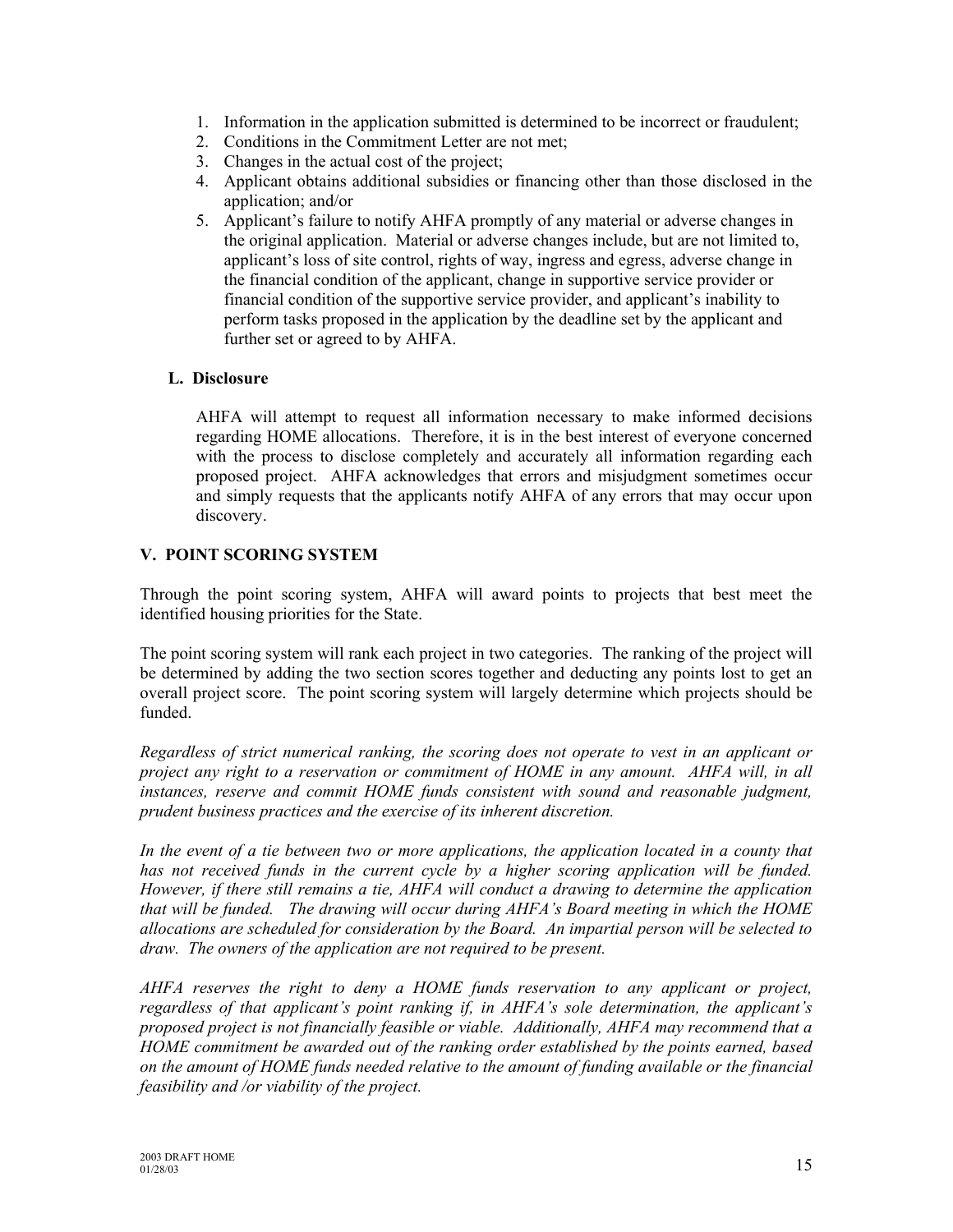*AHFA reserves the right to commit HOME funds in a manner that yields equitable distribution of HOME funds throughout the State.*

*Under this 2003 HOME Action Plan, HOME funds will be awarded for new construction only.*

*In addition, HOME funds will be awarded only in combination with Tax Credits. Therefore, for purposes of consistency in scoring, the scoring system set forth below for HOME funds is identical to the scoring system being utilized by AHFA for Tax Credits. However, because Tax Credits may be used either for new construction or acquisition/rehabilitation, the scoring system includes points for acquisition/rehabilitation that cannot be funded with HOME funds.*

*Applicants for HOME funds will not be eligible to receive the points in the scoring system below relating to acquisition/rehabilitation. Those points will be available solely to Tax Creditonly projects. To minimize confusion, the points that are inapplicable to HOME fund applicants have been identified with a "strike-through" typeface.*

## **A. POINTS GAINED**

## **1. Project Characteristics (Maximum 90 Points)**

- a. Type of Construction (Maximum 29 Points)
	- A maximum of 5 points (1 point each) will be given to projects which provide extra unit/project amenities such as common laundry facilities, washer/dryer connections in each unit, gazebo, community TV, etc. Refer to the application for distinction between an *extra* amenity and a *required* amenity.
	- 3 points will be given for solid sod, which must provided a minimum of 20 feet from all sides of every building and between all buildings and paved areas. Landscaping around the building is allowed.
	- 3 points will be given to projects that promote energy conservation by exceeding the standards of the Council of American Building Officials Model Energy Code, as verified by the project architect.
	- 3 points will be given to projects that are designed and built to exceed a 15-year maintenance-free exterior standard, as verified by the project architect.

*New Construction Projects Only*

- 3 points will be given for all on-site paved areas, which must be concrete (a soils report prepared by a geotechnical engineer is required).
- 3 points will be given for a 30-year roof as evidenced by manufacturer's warranty.
- 3 points will be given for storm windows and insulated exterior doors or Thermal break insulated windows and insulated exterior doors.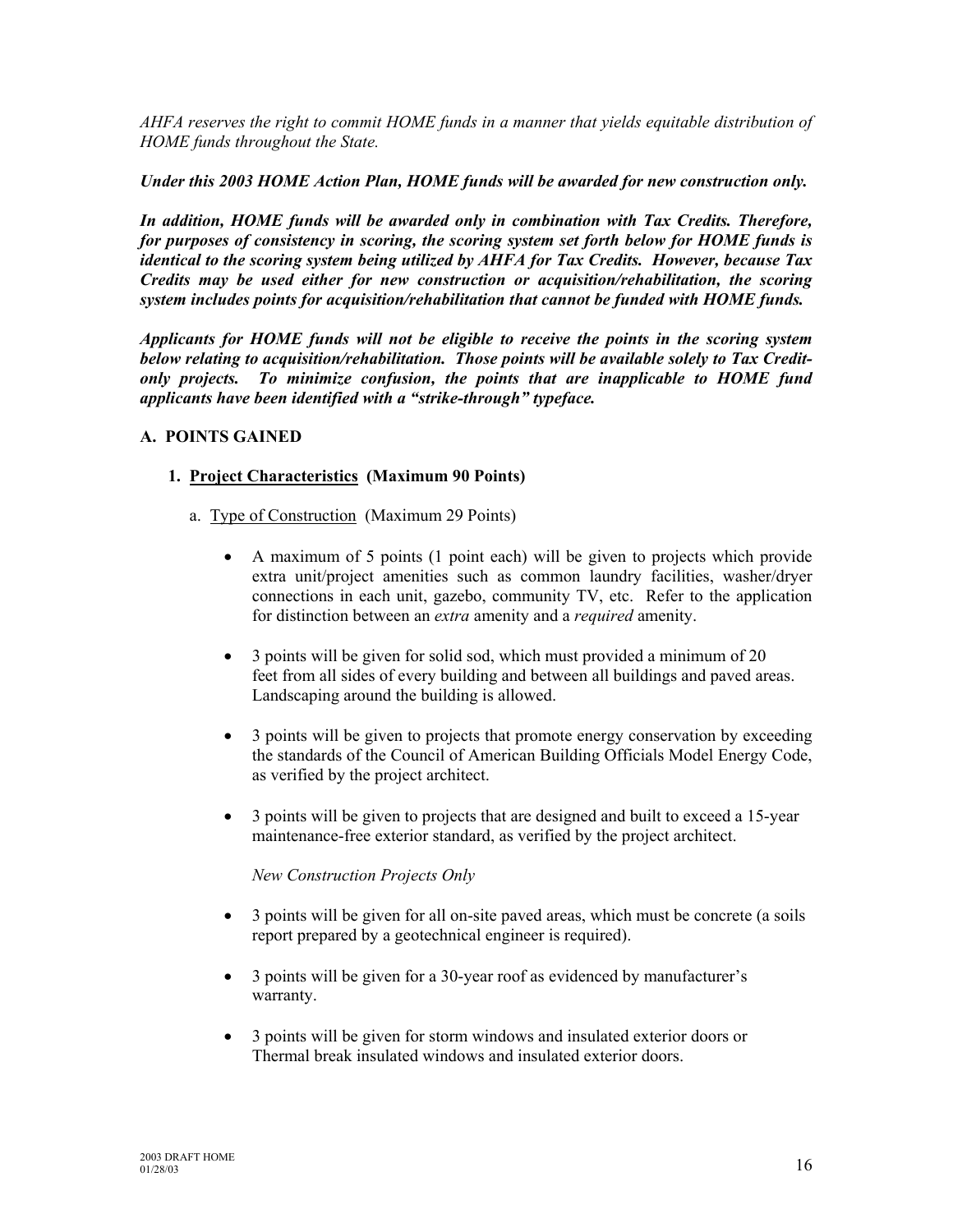- 3 points for full brick/cementitious siding, stucco, or concrete masonry unit (CMU) products (no EIFS is acceptable). A minimum of 60% of each exterior wall of the building shall be brick. The remaining 40% can be cementicious siding, stucco, or CMU products. The CMU products must be decorative, textured, patterned, color core, or painted. All entry areas into the apartment including covered breezeways, porches, balconies, and patios must have brick, cementitious siding, stucco, or CMU to be considered full brick.
	- 1. *One story buildings* Full brick is defined as "brick exterior facades from finished grade elevations to eave line."
	- 2. *Two or more story buildings* Full brick is defined as "brick exterior facades from finished grade elevation to the bottom of the second floor windows."
- 3 points will be given for underground utilities.

## *Rehabilitation Projects Only*

- 3 points will be given for replacing existing roof with a 30-year roof as evidenced by manufacturer's warranty.
- 3 points will be given for replacing all entry doors with insulated exterior doors and replacing all windows with storm windows or thermal break insulated windows.
- 3 points will be given for replacing all kitchen cabinets, countertops, and appliances.
- 3 points will be given for replacing all plumbing fixtures and water heaters.
- 3 points will be given for replacing all HVAC equipment.
- b. Rent Affordability (Maximum 24 Points)
	- 6 points will be given to projects which commit to renting 100% of the total units at the 50% rent level or fair market value, whichever is less throughout the compliance period. **This election only restricts the rents charged and does not effect or change the income election of the property.**
	- 5 points will be given to projects, which have a commitment for existing federal, state and municipal subsidies, Historic Tax Credits, FHLB, or other government assistance **(AHFA HOME funds are not considered for points)**. These subsidies should reduce the cost of the project or debt service. This may be achieved by providing donated land, low interest rate loans or long term financing. **(See Instructions for requirements)**
	- 5 points will be given to projects which have committed in writing to extend the low-income set-aside, at a minimum, five years beyond the 15 years required by law (minimum 20 year low-income set-aside).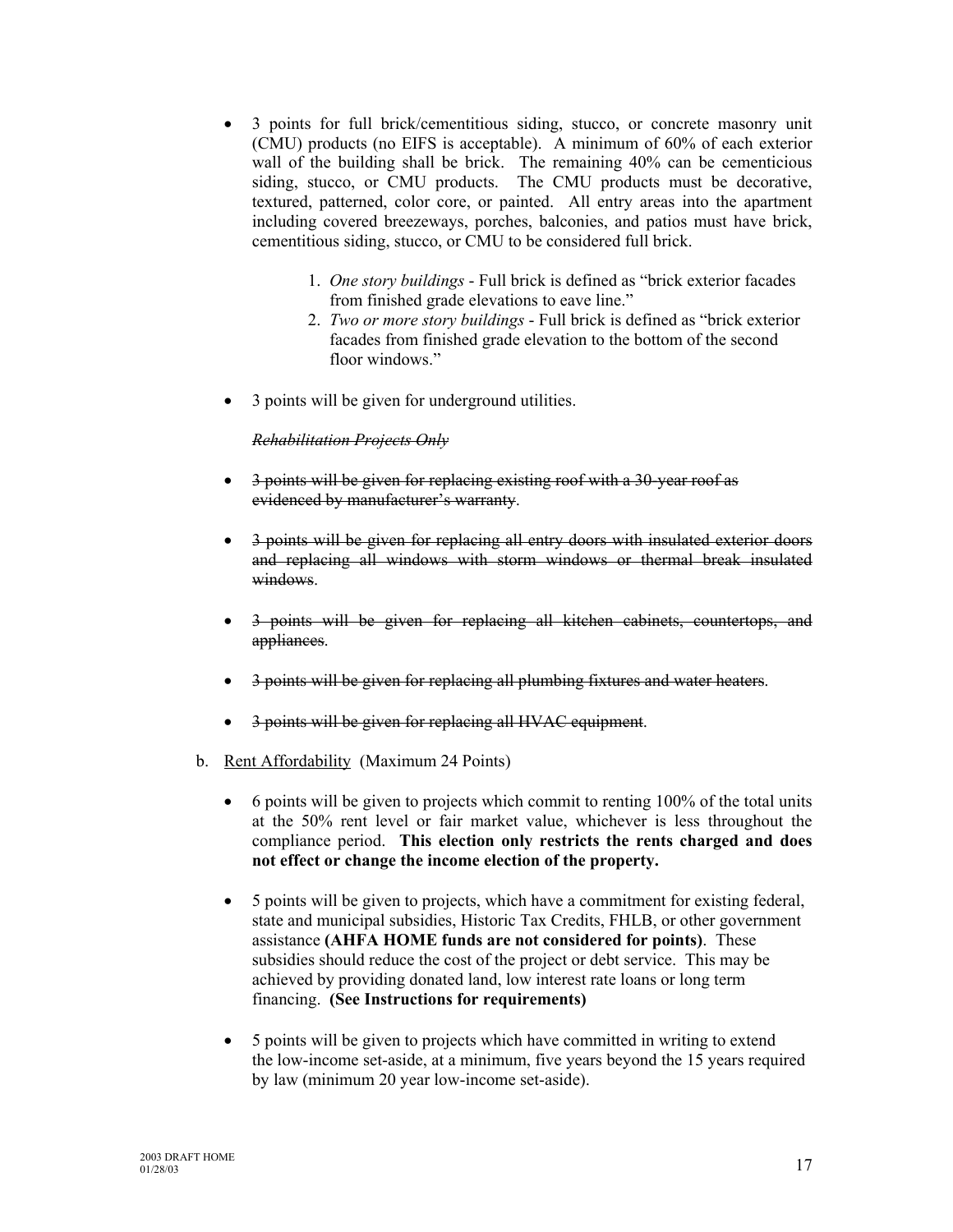- A maximum of 5 points will be given if there is a commitment for rental assistance to the low-income units. Welfare, unemployment compensation, and Social Security payments are not eligible under this section.
	- ° 5 points (Project-based rental assistance, the assistance must be available for 100% of the qualified units and be based on the tenant's income. For example, USDA RD and HUD programs.)
	- ° 3 points (For owner-financed project-based rental assistance, the assistance must be at least an equivalent of \$50.00 per unit per month for a minimum of 25% of the low-income units (rounded up) for at least ten consecutive years.) *At the end of ten years, any unused funds should remain available to assist tenants throughout the compliance period.*
- 3 points will be given to projects; which elect to designate 100% of the rental units for low-income housing tenants. *All tenants must be at or below 60% of Area Gross Median Income ("AGMI").*
- c. Special Needs Housing (Maximum 13 Points)
	- 4 points will be given to projects with 100% of the units in the project designed, equipped and set-aside for elderly, or people with disabilities.
	- 4 points will be given to projects targeting low-income families (individuals with children) with a minimum of 15% of the units having three or more bedrooms. **(If an applicant chooses 100% elderly, the applicant** *will not* **receive points for three or more bedrooms.)**
	- A maximum of 3 points (1 point each) will be given to applicants that provide services and/or activities for the tenants free of charge. In order for the service to be eligible for points, the owner must pay for the service, provide a place for the service, or provide transportation to the service. One point will be awarded for each fully completed Tenant Service form (see application package).
	- 2 point will be given to projects which have committed in writing to target households on the public housing waiting list.
- d. Readiness Issues (Maximum 12 Points)
	- 4 points will be given to applicants with evidence of attendance at the AHFA sponsored HOME/Tax Credit Training Seminar. The attendant must be a member of the development team.
	- 4 points will be given for evidence that the applicant has secured construction and permanent financing sufficient to complete the project, as evidenced by a firm letter of commitment from a lending institution. The borrower must accept the commitments, if required by the lending institution. A general letter of interest or support is *not* a firm commitment. To be considered a commitment, the document must contain the terms, conditions, interest rate, disbursement conditions, security requirements, and repayment provisions and be signed by an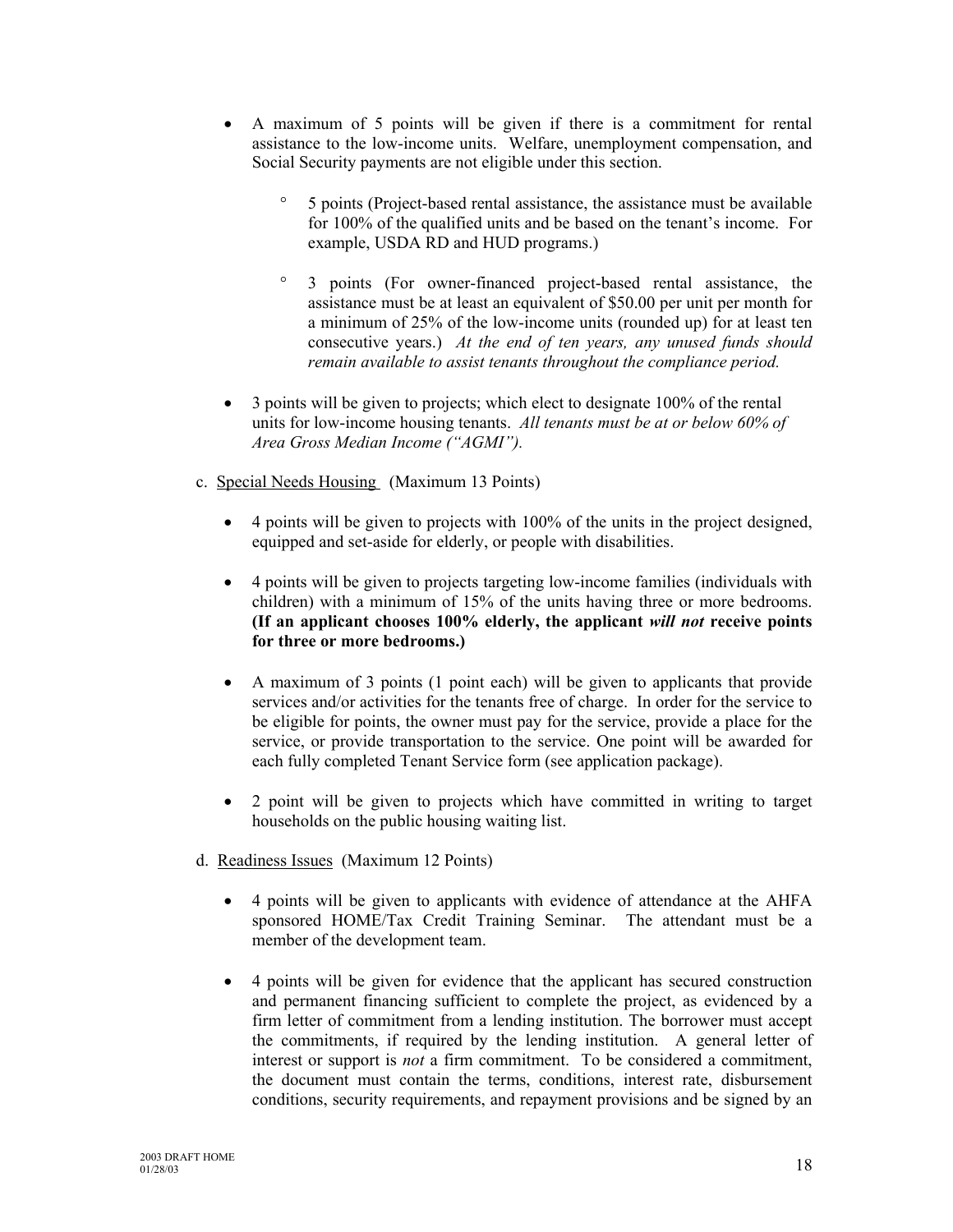authorized representative of the lending institution. The commitment may be subject to an allocation of Tax Credits or HOME funds. The commitment may not be subject to final credit approval by the lending institution.

- 2 points will be given for dated and executed organizational documents.
- 2 points will be given for evidence of availability of *all* utilities to the site or evidence that they will be provided electricity, gas, water, sewage, and telephone. *The sewage letter must state whether there is capacity to serve the proposed units.*
- e. Project Type (Maximum 10 1 Points)
	- 4 points will be given for rehabilitation of existing low-income housing (e.g. USDA RD and HUD). A minimum of \$10,000 per unit of hard construction cost must be completed in order to receive points.
	- 3 point will be given for applicants that apply for a four-percent (4%) credit only. (The four-percent (4%) Acquisition credit does not qualify for the points)
	- 2 points will be given to HUD and USDA RD "distressed" properties. AHFA defines "distressed" properties as being in risk of foreclosure. A letter from HUD or USDA RD must be submitted with the application stating the reason property is "distressed".
	- 1 point will be given for applicants that propose a project intended for eventual tenant ownership. The project must consist of single-family homes, duplexes, or townhomes to be eligible for points. Projects consisting of townhomes must be exactly 12 units to be eligible for points
- f. Location (Maximum 2 Points)
	- 2 points will be given to projects located in qualified census tracts, the development of which contributes to a concerted community revitalization plan. A copy of the written Revitalization Plan's applicable pages must be submitted with the application package.

## 2. **Applicant Characteristics (Maximum 10 Points)**

- 4 points will be given to applicants with participation of minorities or women. To qualify for the points for participation of minorities or women the application must meet one of the following requirements:
	- a. Minorities or women have ownership in the project;
	- b. Minority- or women-owned business or individual(s) (is/are) listed as the developer on page 2 of the application;
	- c. Applicant/Owner guarantees at least 10% of the total building cost (line 19 of the Estimated Cost Certification) is awarded to minorityor women-owned businesses.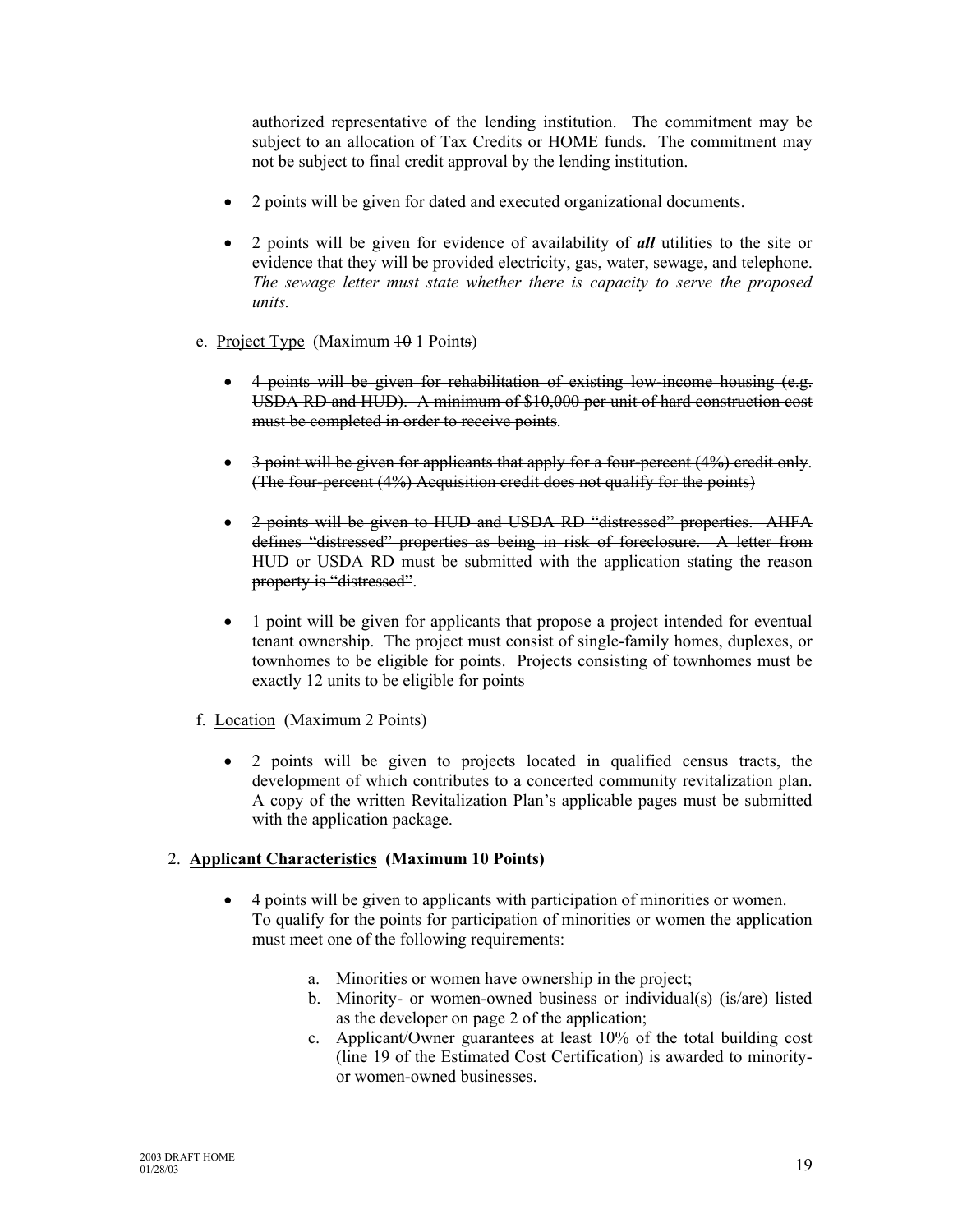*In all cases the minority or female individual(s) must have at least a 50% ownership interest as the project's general partner or 50% ownership interest in the participating business to qualify for the points. These businesses include, but are not limited to, real estate firms, construction firms, appraisal firms, management firms, financial institutions, investment banking firms, underwriters, accountants, and providers of legal services. The name and address of the company and the anticipated contract amount must be listed at the time of application on the form provided by AHFA in the application package in order to receive the points.*

• A maximum of 3 points will be given to owners (individual(s), corporation(s), or in the case of a limited partnership, the general partner(s)) who have previous successful experience in the development of multifamily housing. The owner may include experience gained as an owner in another firm, but not as an *employee* of another firm.

```
3 points (3+ projects)
2 points (2 projects)
1 point (1 project)
```
• A maximum of 3 points will be given to applicants with sound experience as managing agents of **low-income** housing. This experience is defined by the highest number of units currently managed or has previously managed. Only those units in projects that are considered low-income units will be counted in this total.

> $3$  points  $(101+$  units) 2 points (49-100 units) 1 point (24-48 units)

## **B. POINTS LOST**

1. Incomplete Application (No Maximum Points Lost)

**If threshold documentation is missing or a threshold requirement is not met at the time AHFA receives the application, the application will no longer be considered. AHFA may request a clarification of a threshold requirement and determine if complete at AHFA's discretion.**

One (1) point per missing or incomplete document will be deducted from an applicant's score if AHFA, during the completeness check, must notify the applicant of any document(s), which must be submitted. If the documents are not received by the specified time, the application will no longer be considered.

2. Project Location (Maximum Loss of 9 Points)

## **Point deductions for project location is cumulative to a maximum of 9 points.**

• 5 points will be deducted for applications located in counties that AHFA funded a project (excluding HOME only projects) in the 2002 application cycle. The applicable counties are: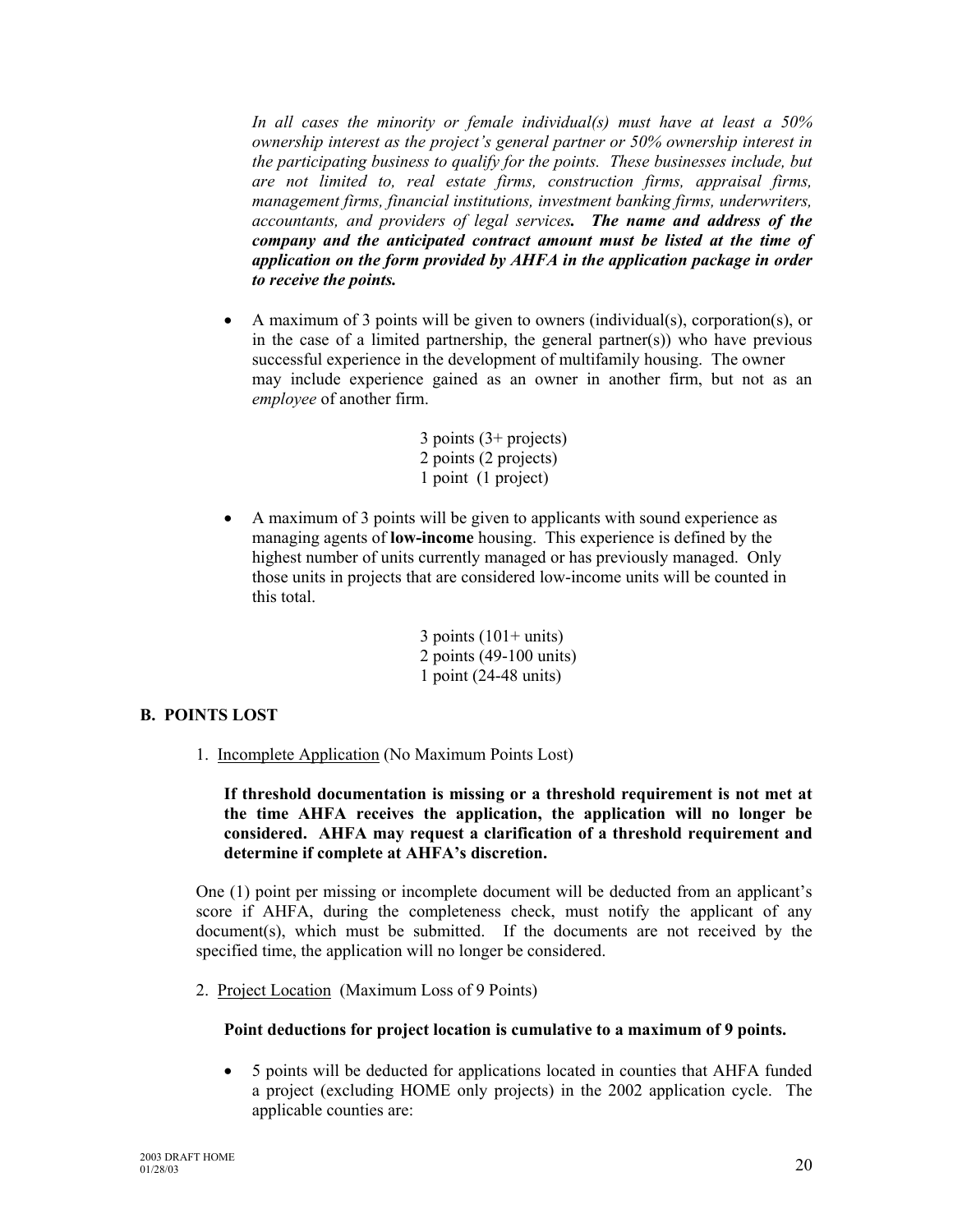| <b>Baldwin</b>   | Cherokee   | Clarke     | Dallas    |
|------------------|------------|------------|-----------|
| <b>Jefferson</b> | Lauderdale | Lee        | Limestone |
| Madison          | Marshall   | Montgomery | Morgan    |
| Pike             | Tuscaloosa |            |           |

• 3 points will be deducted for applications located in counties that AHFA funded a project (excluding HOME only projects) in the 2001 application cycle. The applicable counties are:

| <b>Baldwin</b> | Calhoun   | Elmore    | Etowah     |
|----------------|-----------|-----------|------------|
| Greene         | Jackson   | Jefferson | Lauderdale |
| Lee            | Limestone | Madison   | Marshall   |
| Montgomery     | Morgan    | Pike      | Tuscaloosa |

• 1 points will be deducted for applications located in counties that AHFA funded a project in the 2000 application cycle. The applicable counties are:

| <b>Baldwin</b> | <b>Barbour</b> | Butler   |
|----------------|----------------|----------|
| Colbert        | Crenshaw       | DeKalb   |
| Houston        | Lamar          | Lawrence |
| Macon          | Madison        | Marion   |
| Monroe         | Morgan         | Perry    |
| Talladega      | Walker         | Winston  |
|                |                |          |

**Applications for the rehabilitation of existing residential housing will not be subject to point deductions in any county.**

**AHFA will not consider an application that is submitted in Baldwin, Jefferson, Madison, Mobile, and Montgomery counties unless all AHFA 2000, 2001, and 2002 funded projects within a 3 mile radius of the proposed site have been placed in service and are 90% occupied at the time of application. Projects funded with Tax Credit only, Tax Credit combined with HOME funds, and tax exempt Bonds combined with Tax Credit will be considered within the 3-mile radius. Projects funded with HOME only funds will not be considered.** 

**AHFA will not consider an application that is submitted in a county (Excluding HOME only projects) that AHFA funded in 2000, 2001, and 2002 unless all AHFA 2000, 2001, and 2002 projects within a 1-mile radius of the proposed site have been placed in service and are 90% occupied at the time of application. Projects funded with Tax Credit only, Tax Credit combined with HOME funds, and tax exempt Bonds combined with Tax Credits will be considered within the 1-mile radius. Projects funded with HOME only funds will not be considered.**

**AHFA will provide reasonable assistance in determining occupancy of applicable projects, upon request. All information provided to applicants by AHFA will be based upon third party information reported to AHFA. AHFA will confirm occupancy of all applicable projects at the time of application.** 

**AHFA's determination of occupancy is final and binding on all applicants. AHFA is not responsible for errors or omissions in occupancy reported to AHFA.**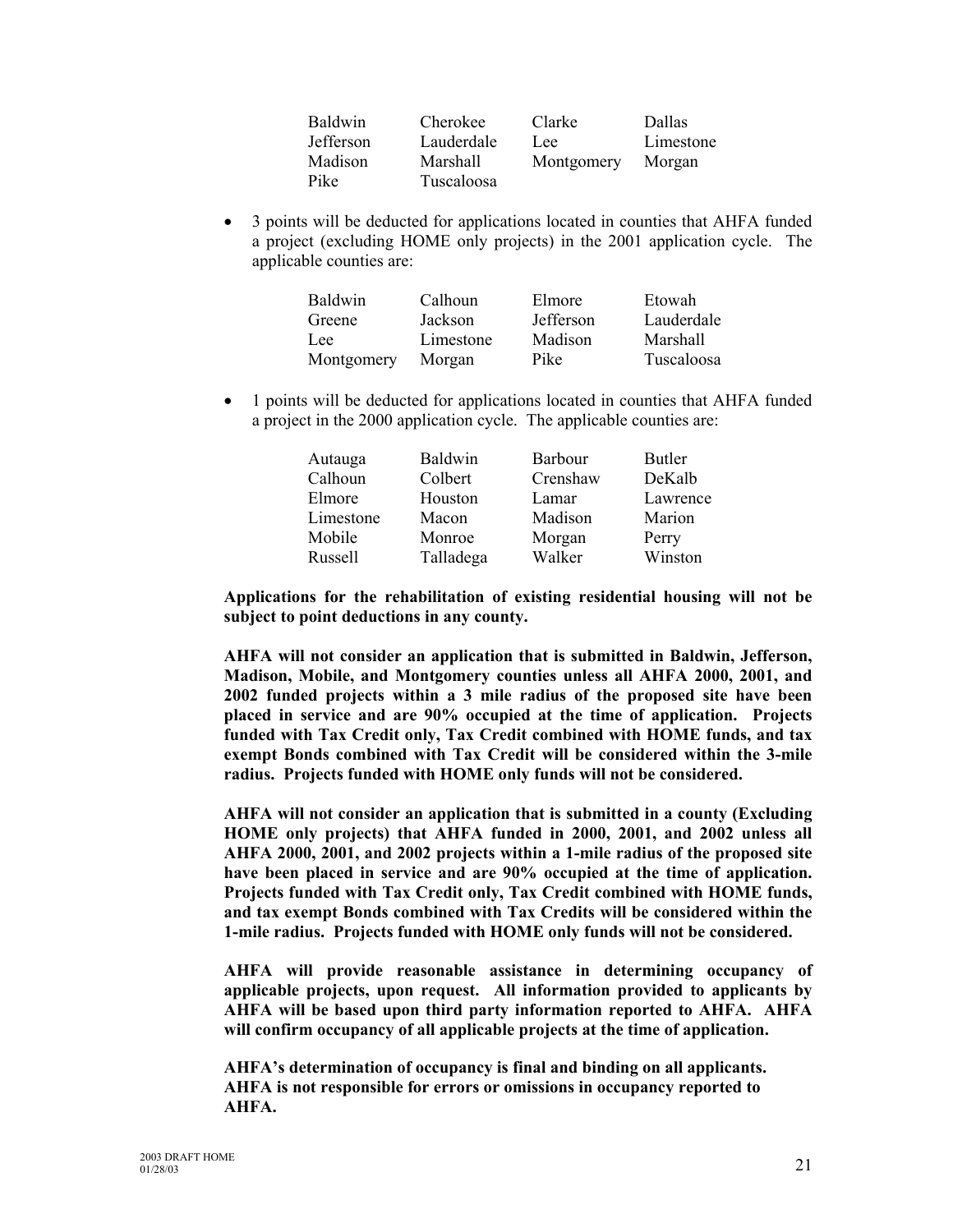- 3. Compliance (Maximum Loss of 15 Points)
	- A maximum of 10 points will be deducted if the applicant's existing projects are not in compliance with Section 42, the HOME Regulations or AHFA's policies and procedures.
	- A maximum of 5 points will be deducted if the applicant has not met the Davis-Bacon requirements on any existing project.

See breakdown of points for both existing projects and existing Davis-Bacon files. (Addendum B).

- 4. Site Selection (Maximum Loss of 13 Points)
	- A maximum of 10 points will be deducted from the project's score if any detrimental characteristics on or adjacent to the site exist. These include, but are not limited to, utility substations, landfills, railroad tracks, major highways, industrial plants, topography inconsistent with proposed use, etc.
	- A maximum of 3 points will be deducted on the following scale regarding the project's distance from a grocery store (contains bread, milk, and over the counter medicines) or pharmacy. See instructions for the definition of services and for determining the distance from project:

| Distance         | <b>Point Deduction</b> |  |
|------------------|------------------------|--|
| Over one mile    | 1 point                |  |
| Over two miles   | 2 points               |  |
| Over three miles | 3 points               |  |

## **VI. ADMINISTRATIVE OVERVIEW**

## **A. Alabama Housing Finance Authority (AHFA)**

AHFA is a public corporation and instrumentality of the State of Alabama, organized pursuant to the provisions of Title 24 Chapter 1A of the Code of Alabama, as revised. AHFA was established as the housing finance entity for the State in 1980. Since its inception, AHFA has issued mortgage revenue bonds in excess of \$2.4 billion for the financing of more than 42,500 single-family homes, and nearly \$646 million in multifamily bonds for the production of some 100 complexes. Additionally, AHFA has issued nearly \$75.9 million in Low-Income Housing Tax Credits to fund 538 projects with 22,658 units and over \$129 million in HOME funds to construct 166 projects with 6,110 units.

Currently, AHFA has an experienced staff of 34 employees with many having 10-20 years of commercial banking, mortgage banking or accounting experience. AHFA staff includes experienced commercial real estate and construction lenders, mortgage bankers, accountants and support personnel. The multifamily staff, responsible for the HOME Program, has experience in dealing with other federal programs, which include the Low-Income Housing Tax Credit and Multifamily Bond Financing Programs. The single-family staff administers a number of programs including the Mortgage Revenue Bond program, the Mortgage Credit Certificate program, the Down Payment Assistance program, the Access Alabama Program, the Rehab Assistance Program, the Step Up program, the Rural Alabama Mortgage program, the Building Blocks to Homeownership program, and the Habitat for Humanity Loan Purchase program.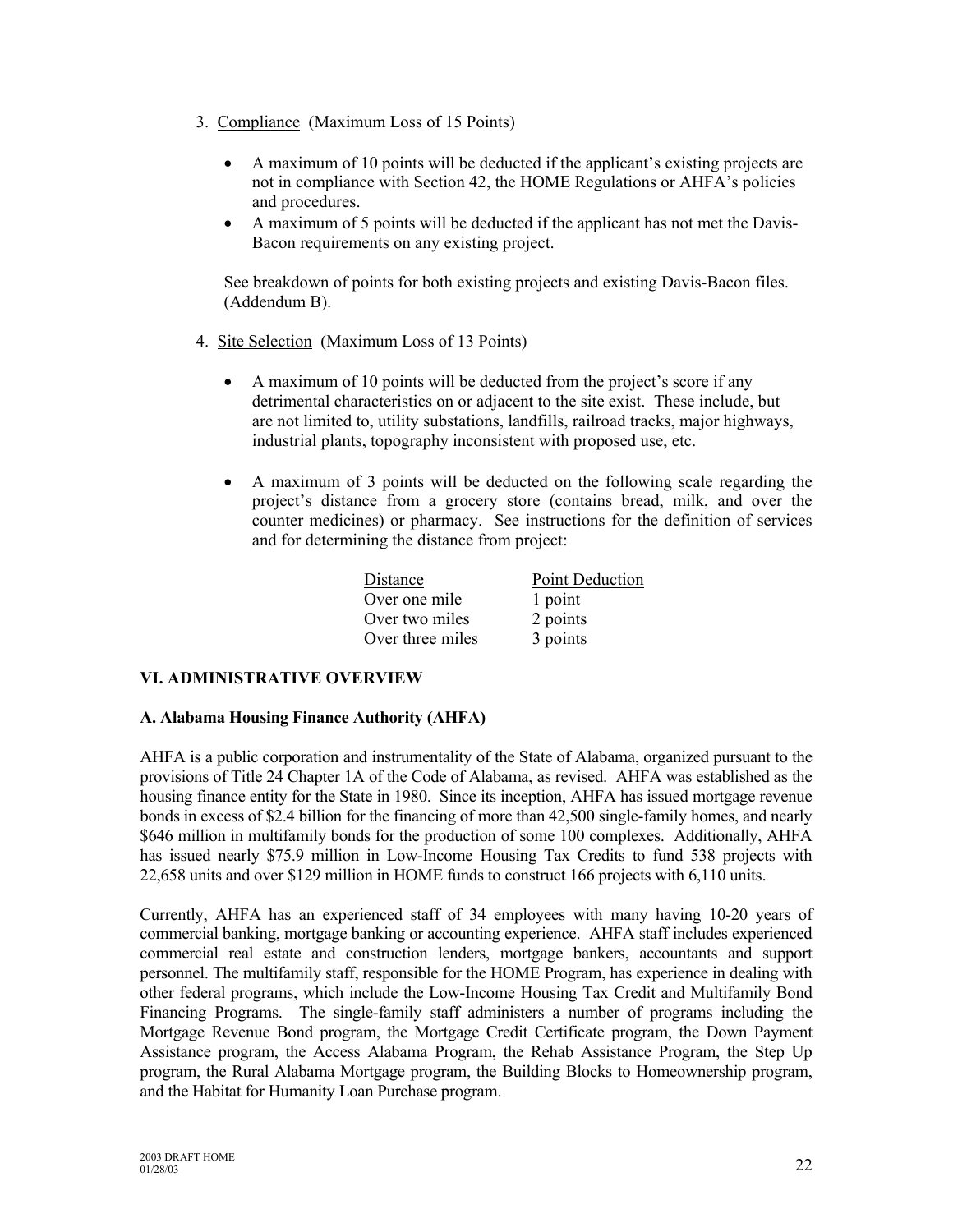AHFA has the necessary computer hardware and software programs required to properly administer and service loan transactions in connection with the HOME Program. Hardware components consist of a personal computer local area network with multiple large-capacity file servers with the capacity to run mortgage loan servicing software packages.

## **B. Administrative Policies and Procedures**

AHFA's administration of the HOME program includes, but is not limited to, the following functions: accounting, loan processing, loan servicing, administration, compliance, investments, and disbursement of funds. AHFA will be compensated for any and all expenses incurred in performance of its duties (inclusive of those duties for which AHFA may subcontract) through draws from available administrative funds in the HOME account.

The State of Alabama, as a Participating Jurisdiction, is responsible for ensuring that HOME funds are used in accordance with all program requirements. AHFA, acting in its capacity as Administrator of the State of Alabama's HOME program, AHFA's Board of Directors, officers, employees and agents will not be held responsible or liable for losses incurred from claims, suits, damages, and costs and expenses of any kind or of any nature that the HOME program may suffer, incur or pay arising out of decisions by AHFA concerning any application, loan decision(s), or action(s) associated with the administration of the HOME Program unless said responsibility or liability is specifically contained within the Act.

## **1. HOME Disbursement Accounts**

Two accounts have been established to administer Alabama's HOME Program. The first account, the HOME Investment Trust Fund, is established in the United States Treasury and managed through HUD's Integrated Disbursement and Information System (IDIS). The second, Alabama's HOME Account, is established and utilized by AHFA as a deposit and disbursement account of HOME funds. HOME funds from the federal government, interest earnings and repaid principal will be deposited and disbursed from this account. All HOME related funds in this account will be kept separate from other accounts maintained by AHFA. AHFA may establish other administrative accounts, which are allowed under Title II of the Act.

Once a project has been approved for funding, and all of the conditions required to be satisfied prior to the execution of the HOME Agreement have been satisfied, an account for said project will be established in IDIS. Requests for HOME funds will be made to the IDIS by AHFA or its designee.

## **2. Administrative Duties**

## a. Audits and Reviews:

AHFA, as administrator, may conduct reviews and audits of recipients as may be necessary or appropriate to determine compliance with the rules and regulations of Title II of the National Affordable Housing Act. An accounting firm chosen by AHFA will conduct required external audits of Alabama's HOME program.

## b. Monitoring:

AHFA will monitor each designated recipient of HOME funds for compliance with occupancy and use restrictions. The scope and frequency of monitoring activities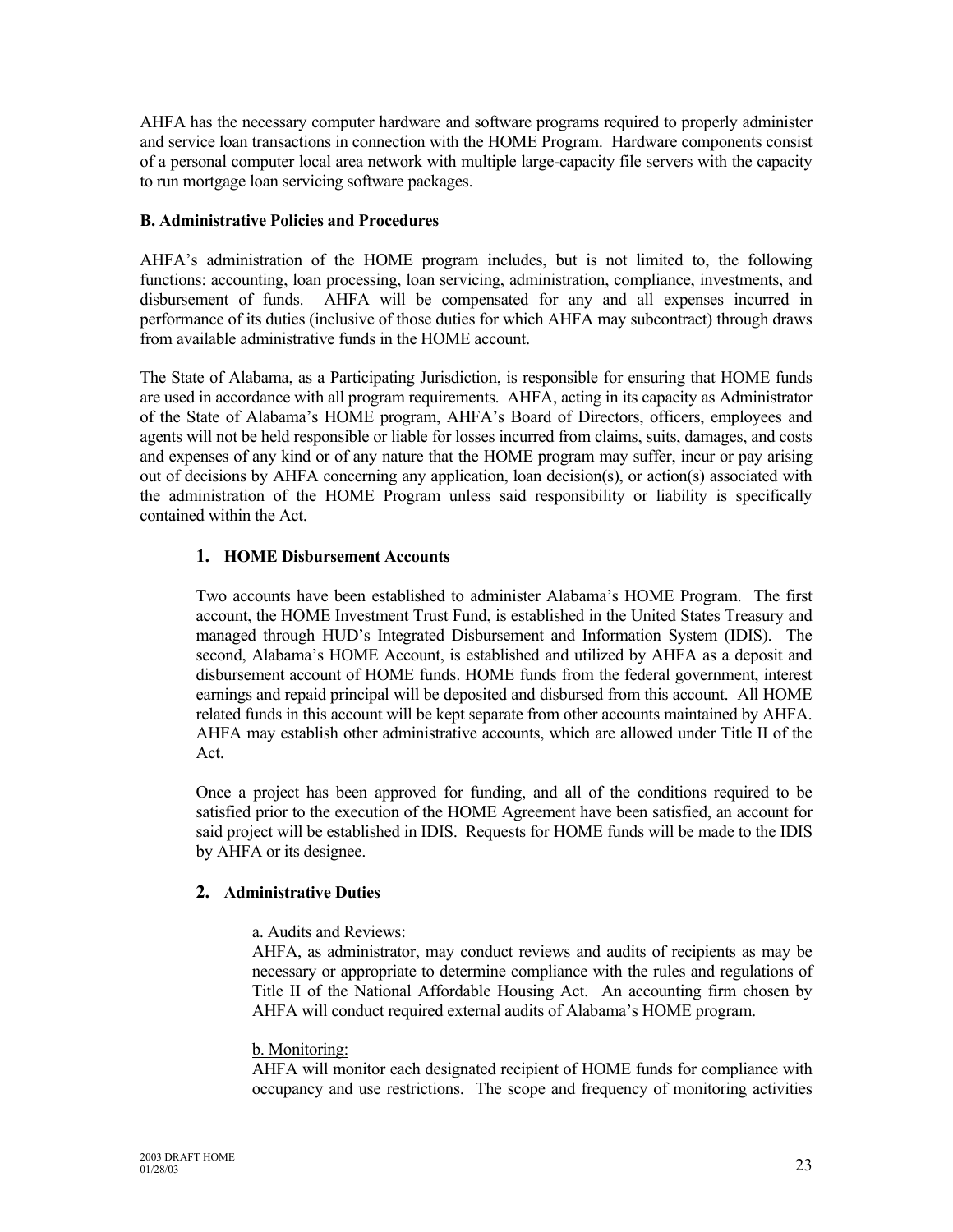will meet or exceed the minimum requirements of the specific program as outlined in the Act or regulations. See Compliance Section VII.

Recipients of HOME funds must comply with the reporting requirements as defined in 24 CFR Section 92.508 and are responsible for providing AHFA with the information necessary to complete the annual reporting requirements.

Recipients must report all instances of non-compliance to AHFA at P. O. Box 230909, Montgomery, AL 36123-0909 and the HUD office in Birmingham, Medical Forum Building, 950 22<sup>nd</sup> Street North, Suite 900, Birmingham, AL 35203.

## **VII. COMPLIANCE**

## **A. Minority and Women's Business Outreach**

As required in Section 281 of the HOME Investment Partnerships Act, AHFA will work to involve minority and women's business enterprises whenever possible. In an effort to comply with these requirements, AHFA has obtained from the Alabama Small Business Development Consortium, 1717 11th Avenue South, Suite 419, Birmingham, Alabama 35294, a list of eligible businesses for use by potential recipients of State HOME funds. AHFA will continue to work with this office to update and expand this list for use with the HOME Program.

AHFA will maintain a record of reported activities of Minority- and Women-Owned Businesses involved in the HOME Program.

## **B. Equal Opportunity and Fair Housing**

Affirmative marketing procedures will be utilized so that no person in the United States shall, on the grounds of race, color, national origin, religion, or sex, be excluded from participation in, be denied benefits of, or be subject to discrimination under any program or activity funded in whole or in part with funds made available under Alabama's HOME Program. Recipients of Alabama's HOME funds must adhere to the requirements of the Fair Housing Act and the Age Discrimination Act of 1975. AHFA will maintain records, whenever possible, of the percentage of low-income units occupied or purchased by minority and single parents.

All loan applicants or local units of government applying for Alabama HOME funds must certify in the application that they will adhere to the affirmative marketing procedures (as defined in 24 CFR Section 92.351).

Records concerning the characteristics of tenants renting HOME assisted units must be maintained by the owners; and supplied to AHFA on an annual basis. AHFA will analyze this data to assess the success of the owner's affirmative marketing procedures. AHFA will give additional preference points to those applications, which evidence the participation of minorities in connection with the project.

## **C. Environmental Review**

AHFA will conform to the Environmental Review requirements of Title II of the Act.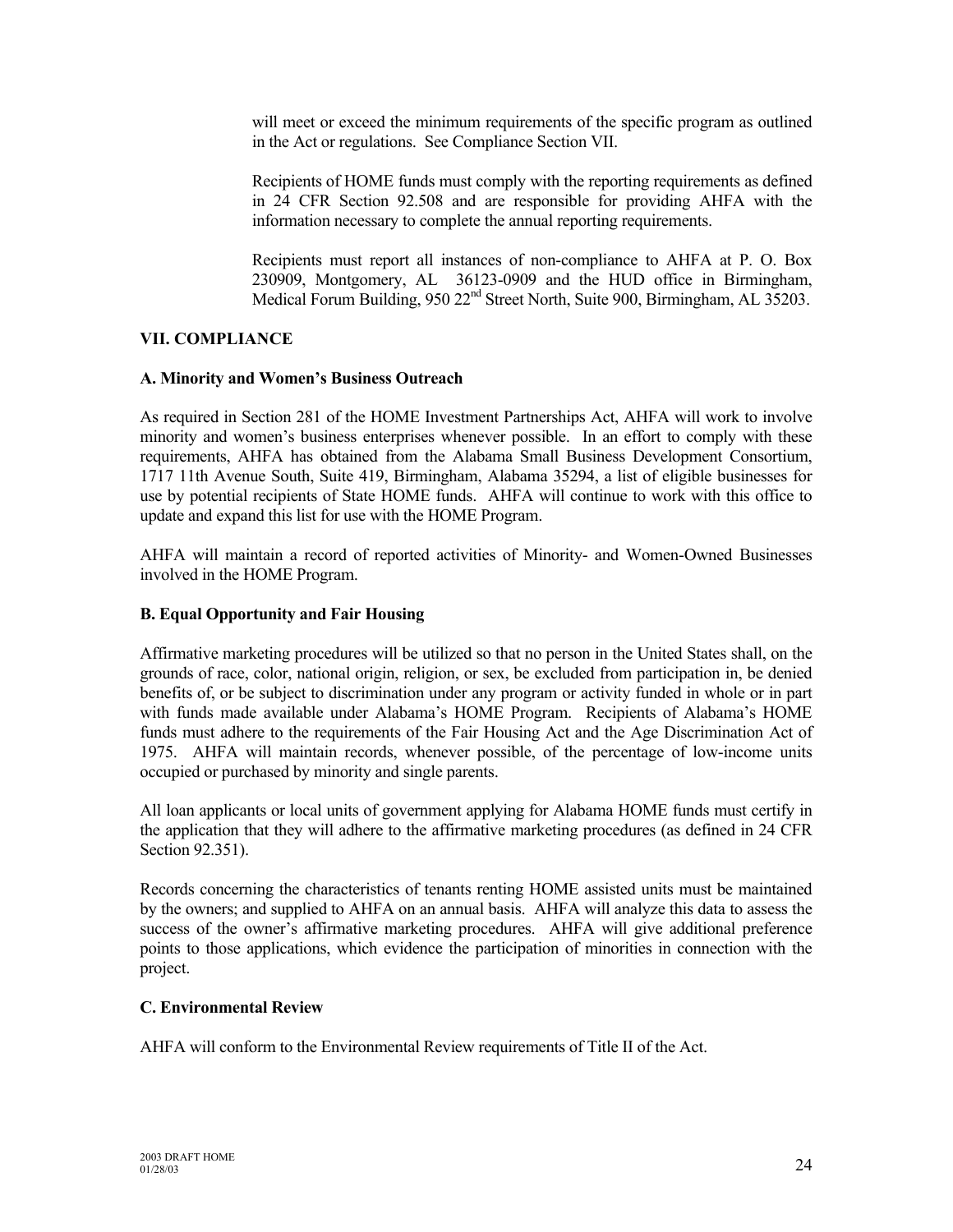## **D. Matching**

NOTE: The State of Alabama is typically required to match a portion (twelve and one-half percent) of annual HOME funds. This match may be derived from several possible sources including the donation of land by localities, the donation of voluntary skilled or unskilled labor, sweat equity, the use of tax exempt bond proceeds, the value waived of property taxes by localities, cash injections by localities, and any other source which may be determined at a later date. Additionally, a number of AHFA programs (Down Payment Assistance, Rehab Assistance, Habitat for Humanity Partnership) provide financial assistance to HOME-eligible Alabama households and a portion of this funding may count as match. The use of any possible state funds would require an appropriation by the legislature. Specific sources and the amount of possible funds available to meet the matching requirements for a program year will be determined prior to any draw of HOME funds.

For 2002, HUD has granted a full waiver of the match requirement due to the State of Alabama's designation as a Participating Jurisdiction in *severe financial distress*. Specific waivers for subsequent program years may also be granted if an Alabama county is listed as a Presidentially declared disaster area.

## **E. Occupancy and Rent Requirements**

In HOME and Housing Credit residential rental projects at least 40% of the units by building must be occupied by households with incomes at or below 50% of median family income and the rent must be restricted at or below the 50% rent level or Section 8 Fair Market Rent, whichever is less. The remaining units must be occupied with households with incomes at or below 60% of median family income and the rent must be restricted at or below the 60% rent level or Section 8 Fair Market Rent, whichever is less to receive a nine- percent credit.

HOME Income limits and Rent limits are calculated annually by HUD's Office of Policy Development and Research (PDR), once the Section 8 income has been issued.

## **F. Compliance Monitoring**

These compliance monitoring procedures apply to all buildings placed in service in Alabama, which have received allocations of HOME funds determined under the HOME Regulations (hereinafter cited as "Regs"). The compliance monitoring procedures and requirements are as follows:

- 1. AHFA will verify that the owner of a low-income housing project is maintaining records for each qualified low-income building in the project. These records must show, for each year in the compliance period, the information required by the record-keeping provisions contained in the HOME Regulations, incorporated herein by reference.
- 2. AHFA will verify that the records documenting compliance with the HOME Regulations for each year as described in Paragraph 1 above are retained for the entire affordability period.
- 3. AHFA will inspect 100% of the HOME projects each year and will inspect the lowincome certification, the documentation the owner has received to support that certification, and the rent records in those projects.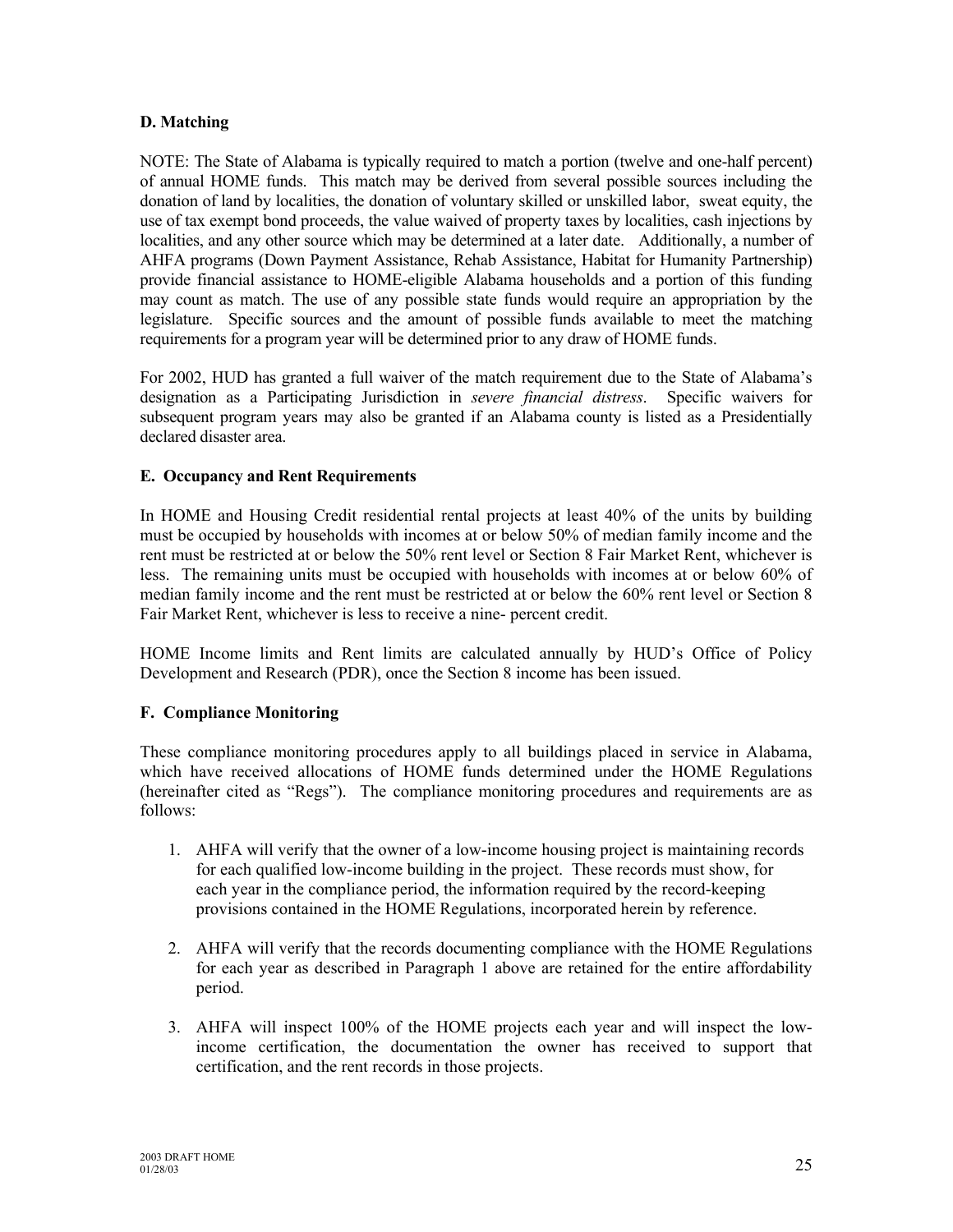- 4. The owner must allow AHFA to perform an on-site inspection of any low-income building in the project through the end of the compliance period. This inspection may be separate or in conjunction with any review of tenant files under Paragraph 3 and will include habitability requirements.
- 5. AHFA will promptly notify the owner in writing if AHFA is not permitted to inspect and review as described in Paragraphs 3 and 4, or otherwise discovers that the project does not comply with the HOME Regulations. In such event, the owner will be allowed a correction period to supply missing documentation or to correct noncompliance. This correction period begins the earlier of  $(1)$  the date the notification is mailed or  $(2)$  the date of the inspection.
- 6. AHFA will notify HUD of an owner's noncompliance or failure to certify no later than 45 days after the end of the time allowed for correction and no earlier than the end of the correction period, whether or not the noncompliance or failure to certify is corrected.
- 7. During the compliance period, the owner will furnish to AHFA within 60 days of the close of each fiscal year a consolidated statement of financial position, an income and expense statement, and a rent roll of the project for that fiscal year. These items are to be certified by the owner.
- 8. Compliance with requirements of the HOME Regulations is the responsibility of the owner of the building for which HOME funds are loaned or granted. AHFA's obligation to monitor for compliance with the requirements of the HOME Regulations does not make AHFA or the State of Alabama liable to any owner or to any shareholder, officer, director, partner, member or manager of any owner or of any entity comprising any owner for an owner's non-compliance therewith.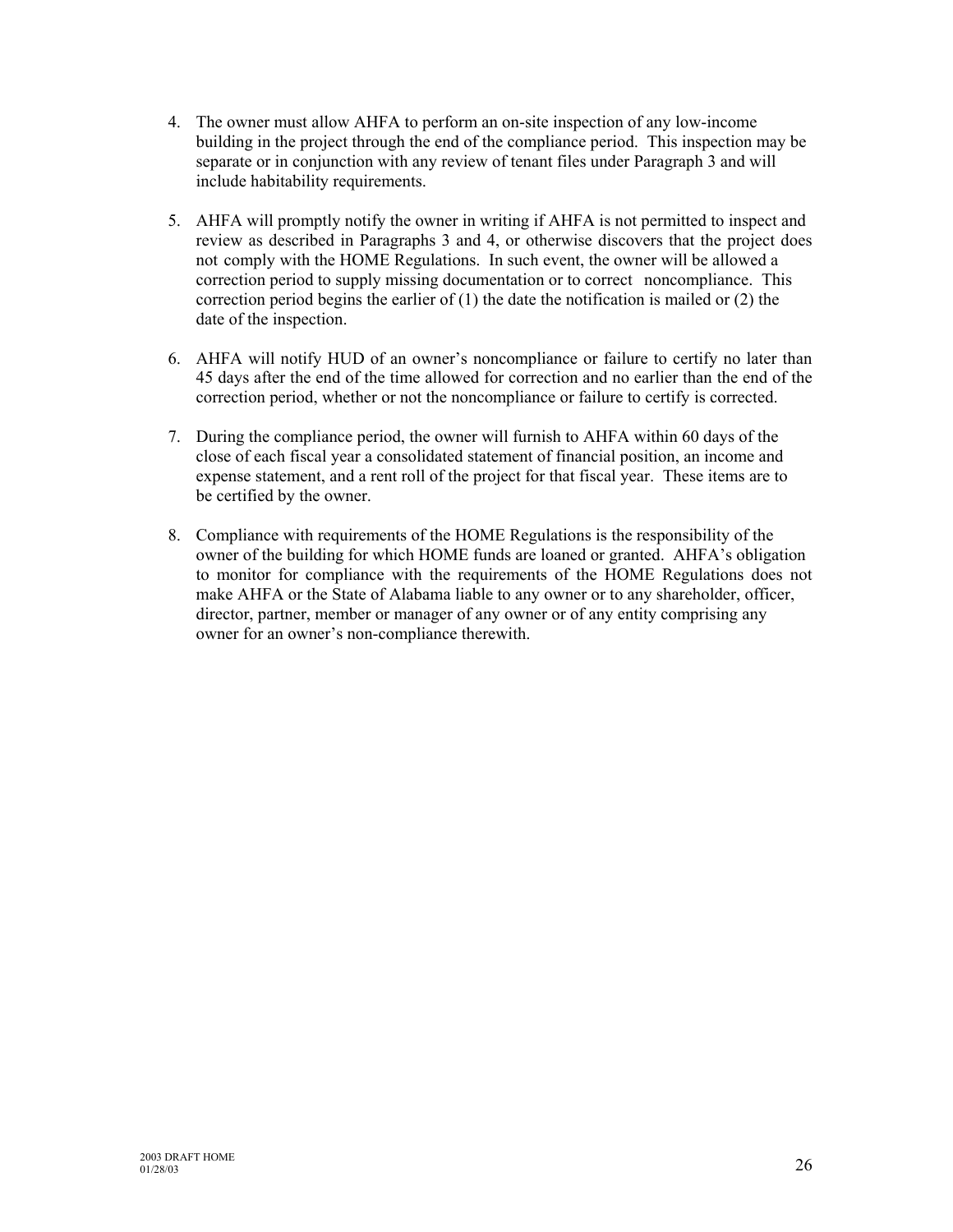# **Design Quality Standards Twelve (12) or More Units**

The following outline of minimum standards must be used in designing Tax Credit and HOME projects of twelve or more units.

## **Any deviations from these standards should have the prior written consent or approval of the Alabama Housing Finance Authority.**

**All projects must be designed in accordance with the applicable requirements of the Americans with Disabilities Act, Section 504 Requirements, Fair Housing and any local building codes.**

## **a) Site Selection Criteria:**

- A. Proposed sites contained within a 100-year flood plain are not permitted.
- B. Sites located in a Radon Zone-1 (highest level) will require Radon Resistant New Construction Practices.
- C. All developments must submit a complete site specific soils report, not more than one year old at the time of submission of final plans and specifications, bound within the project specifications. The soils report must reflect the results of laboratory tests conducted on a minimum of one (1) soil boring per planned building location and a minimum total of two (2) soil borings at the planned paved areas of the development. A registered professional engineer or a certified testing agency with a current license to practice in the State of Alabama must prepare the report.
- D. Sites located outside municipal city limits:
	- 1. A proposed new construction site may be located outside a municipality's city limit, but must be within the local police or sheriff jurisdiction.
	- 2. A proposed site that is located in the police jurisdiction of a local municipality must comply with applicable zoning restrictions as if located within that municipality's city limit.
	- 3. Domestic water and fire water service must be provided to the development by the local utility service provider.

## **b) Building Design Criteria**

- E. Maximum Building Standards:
	- 1. The square footage of the Project's community building must not exceed 2,500 square feet (inclusive of the office area, community laundry, mechanical room, restrooms, kitchens, porches, etc.).
	- 2. All 100% Elderly projects must be one-story structures. Exception: Projects may have more than one story, provided elevators are to be installed servicing all upper level apartments. Design exceptions, or deviations, may be reviewed by AHFA on an individual basis.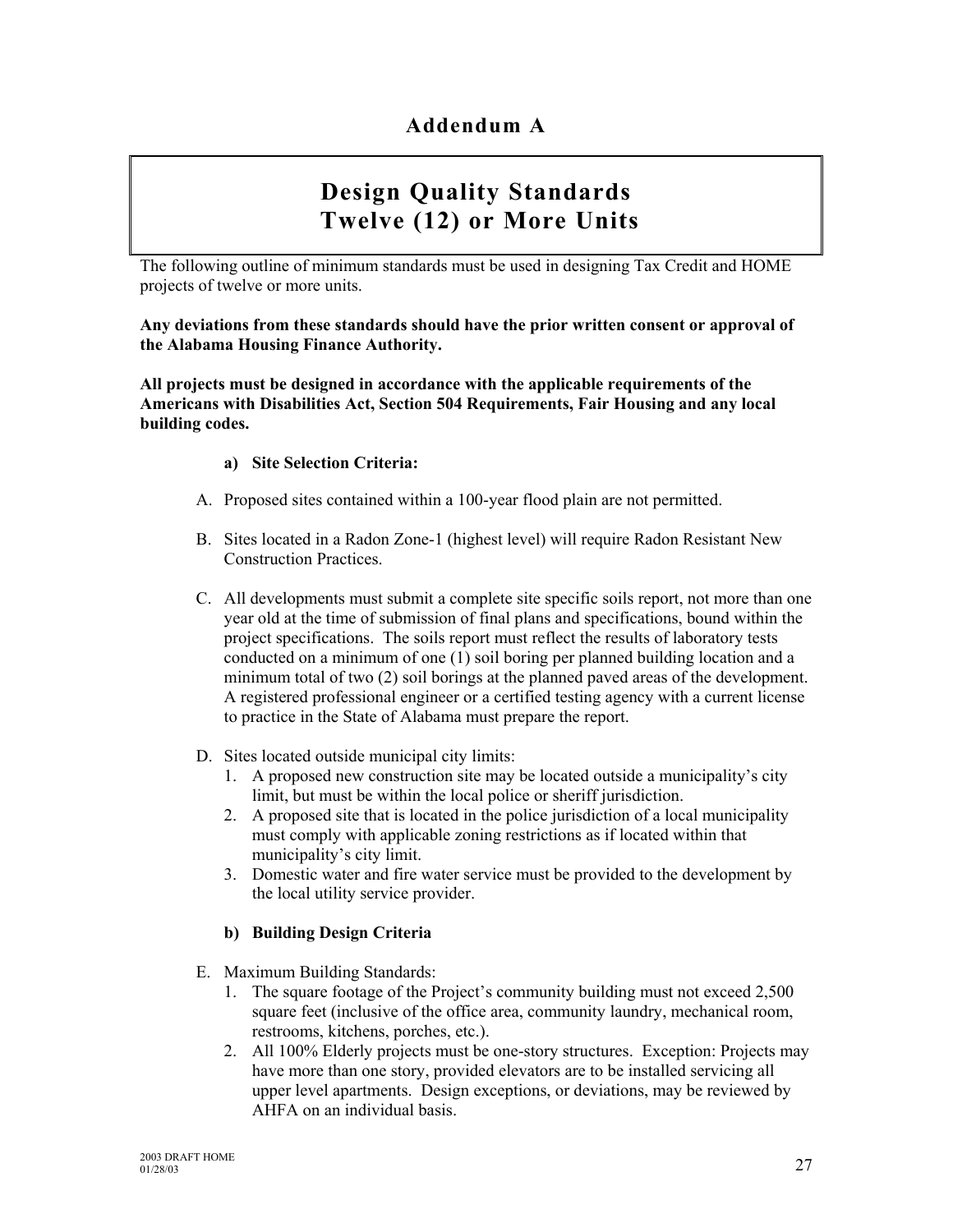- F. Minimum Building Standards:
	- 1. Minimum Apartment Unit Net Area Requirements:
	- a. "Net" area is measured from the **interior finished face** of the exterior wall to the **centerline** of the common, or party, wall.
	- b. Minimum Bedroom Net Area is measured from the interior faces of all walls surrounding each bedroom, excluding closets, mechanical rooms, and storage rooms.

|                            | <b>Minimum Unit</b> | Min. Bedroom    |
|----------------------------|---------------------|-----------------|
| <b>Number of Bathrooms</b> | Net Area*           | <b>Net Area</b> |
|                            | $725$ s.f.          | $120$ s.f.      |
|                            | $900$ s.f.          | $120$ s.f.      |
| 1.5                        | $925$ s.f.          | $120$ s.f.      |
| 2                          | $975$ s.f.          | $120$ s.f.      |
| 2                          | $1,050$ s.f.        | $120$ s.f.      |
| 2                          | $1,250$ s.f.        | $120$ s.f.      |
|                            |                     |                 |

*\*Note 1: Unit areas do not include outside storage, covered porches, patios, balconies, etc.*

- 2. Exceptions to the minimum area requirements:
	- a. Projects with USDA Rural Development (formerly FmHA) financing;
	- b. Single-Room Occupancy ("SRO") projects; and
	- c. Rehabilitation of existing residential rental units.
- 3. For new construction, all units must include an exterior storage closet with a minimum area of 16 square feet.
- 4. Exterior Building Standards:
- a. Exterior Finishing Materials:
	- 1. Exterior building coverings: For new construction, very low maintenance materials are required. Acceptable materials include:
		- a. Brick;
		- b. High quality vinyl siding with a minimum thickness of .042 and a lifetime non-prorated limited warranty (50 year) transferable; or
		- c. Cementitious siding.

*All siding materials listed above are required to be 8 inches above the finished floor elevation of the building ground floor, with the exception of concrete patio and covered breezeway areas. Brick or decorative block must be used as an apron material.*

- 2. Prefinished fascia and soffit: Vinyl or aluminum panels should be used.
- 3. Windows frames and sashes are to be constructed of vinyl-clad wood, solid extruded vinyl, or aluminum.
- 4. Materials for entry doors are to be metal-clad wood or hollow metal construction. "Peepholes" and deadbolt locks are required in entry doors. Dead bolt locks on entry doors should have "thumb latch" on interior side. Double keyed dead bolt locks are prohibited. Minimum width of all exterior doors shall be 34 inches.
- 5. Roofing materials: Anti-fungal shingles or metal roof with 25-year warranty or better should be used.
- 6. Roof gable vents should be made of aluminum or vinyl materials.
- 7. All primary entries should be within a breezeway or have a minimum roof covering of 3-feet deep by 5-feet wide, and should be designed to divert water away from the entry door. Entry pads measuring 4 feet by 4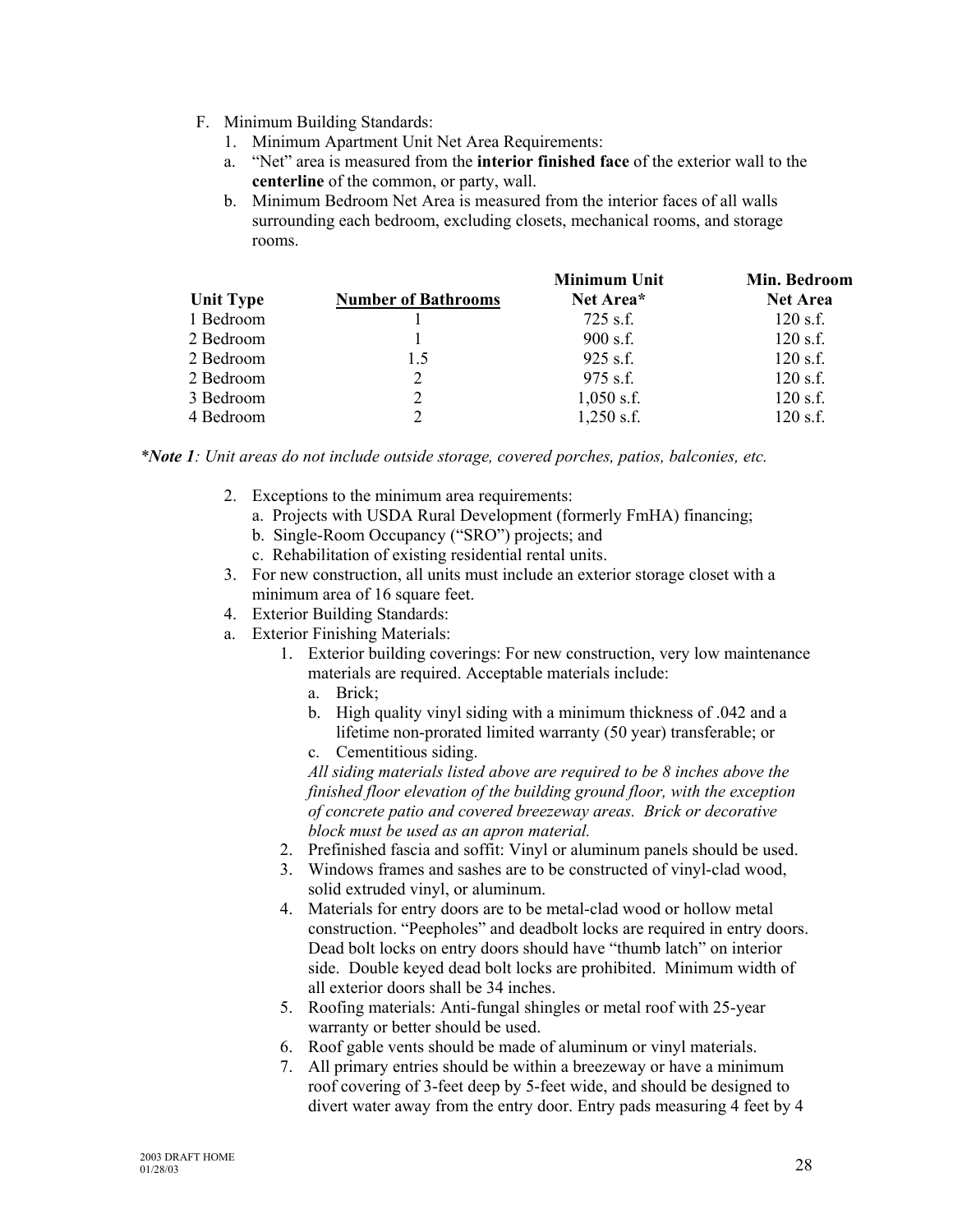feet and made of impervious material with a minimum slope of 1/4 inch per foot are required at each exterior entry.

- 8. Breezeways functioning as fire exits must be constructed of concrete floor/decking material.
- 9. Exterior shutters are required on all 100% vinyl siding buildings.
- b. Other Exterior Standards:
	- 1. Exterior lighting is required at entry doors.
	- 2. Address numbers are to be clearly visible.
	- 3. One and one-half parking spaces per living unit required for family units, one space per unit for elderly units, two parking spaces for single family homes, and two parking spaces for each duplex, unless local code dictates otherwise, and no designated street parking allowed.
	- 4. Flashing is to be installed above all exterior door and window units.
	- 5. A landscaping plan must be submitted indicating areas to be sodded and landscaped. Landscaping plan(s) must follow any applicable landscape municipal ordinance. At a minimum, all disturbed areas must be seeded. One 1 1/2" tree per unit. Six 1 gallon shrubs per unit.
	- 6. Curbing for paved areas is required throughout the proposed development site, including parking areas.
	- 7. Sidewalk access to all parking spaces must be provided.
	- 8. A project sign including the fair housing logo is required.
	- 9. A minimum of one enclosed trash dumpster or compactor is required.
	- 10. Continuous asphalt or concrete paved access road must be provided to the entrance of the development.
- 5. Interior Building and Space Standards:
- a. Wall Framing:
	- 1. Walls may be framed using metal studs in lieu of wood.
	- 2. Sound proofing or sound batt insulation is required between the stud framing in party walls. A sound rating of STC 54 is required.
- b. Insulation Requirements:
	- 1. Exterior wall insulation should have an overall R-11 minimum for the entire wall assembly.
	- 2. Roof or attic insulation should have an R-30 minimum.
	- 3. Vapor retarders must be installed if recommended by project architect.
- c. Kitchen spaces:
	- 1. 6 1/2-inch deep double bowl stainless steel sinks are required in each unit.
	- 2. Each unit must be equipped with a dry chemical fire extinguisher readily visible in the kitchen.
	- 3. New cabinets should have dual sidetrack drawers and no laminate or particleboard fronts for doors or drawer fronts. Cabinets shall meet the ANSI/KCMA A161.1 performance and construction standard for kitchen and vanity cabinets. Cabinets shall bear the certification seal of KCMA (Kitchen Cabinet Manufacturers Association).
	- 4. A pantry closet is required in each unit. The pantry must be 1'6" x 1'6" deep with a minimum five shelves, located in the kitchen.
	- 5. Fluorescent lighting is required.
- d. Bathroom Spaces:
	- 1. Tub/shower units should have minimum dimensions of 30-inch width by 60-inch length and be equipped with anti-scald valves.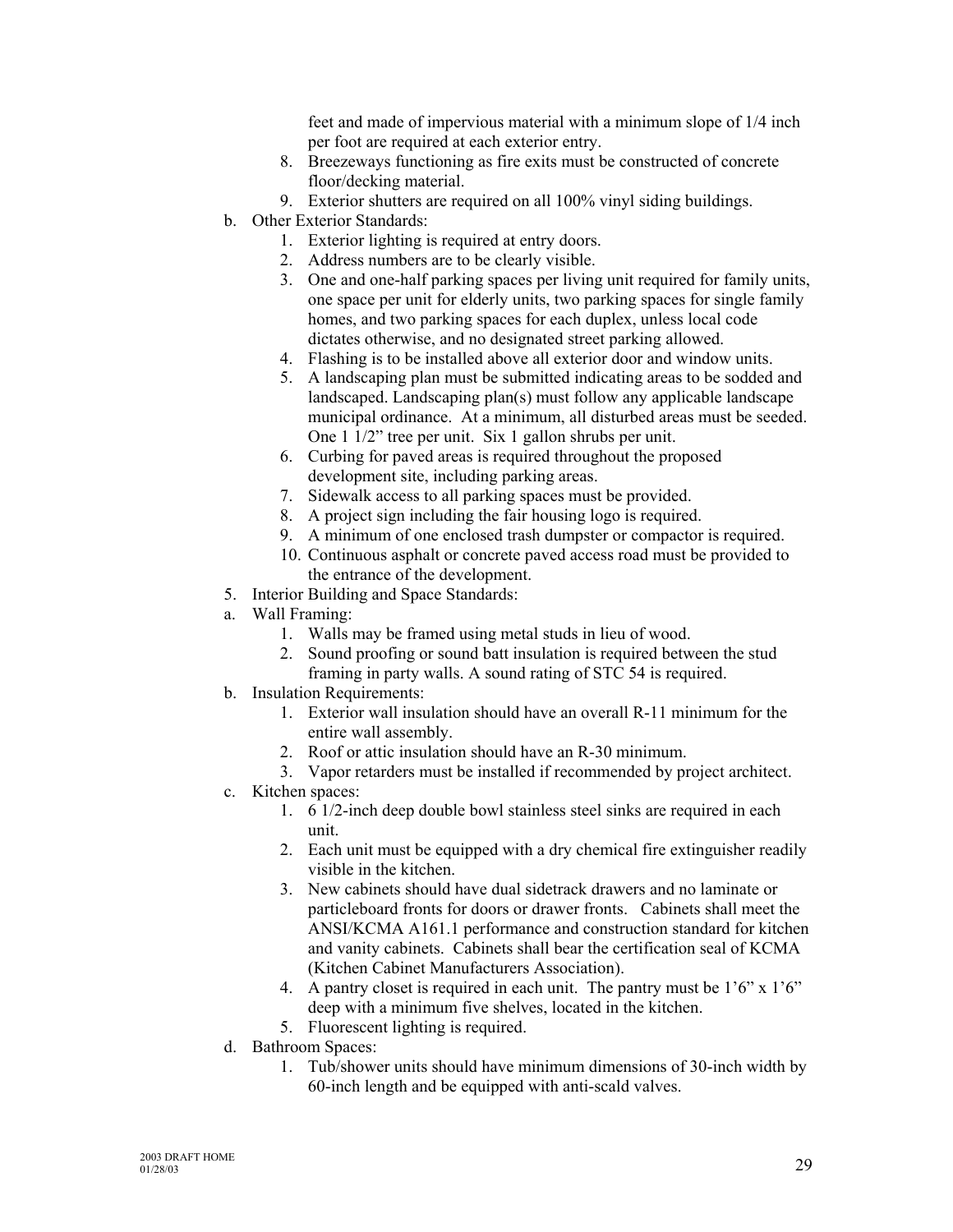- 2. Water closets should be centered 18 inches from sidewalls or vanity/lavatories.
- 3. Mirror length should extend to top of vanity backsplash with top of mirror a minimum of 6'-0" above finish floor.
- e. Hallways should have a minimum width of 36 inches.
- f. All interior doors to habitable spaces should have minimum width of 30 inches.
- g. Overhead lighting is required in each room.
- h. Window treatments are required for all windows.
- i. Sliding glass doors are prohibited.
- j. Floor Finishes:
	- 1. Carpet materials must meet FHA minimum standards.
	- 2. Resilient flooring materials must meet FHA minimum standards.
- k. A minimum of two hard-wired with battery back-up smoke detectors is required per unit.
- 6. Plumbing and Mechanical Equipment:
- a. Water heaters should be placed in drain pans with drain piping plumbed to the outside.
- b. All water piping located on exterior walls and in attic space should be insulated. Water and sanitary waste lines should be located in interior walls or stubbed up through the floor.
- c. Through-wall HVAC units are not permitted except in efficiency units or in offices.
- d. CPVC supply piping is not allowed for interior space in-wall or overhead services.
- e. HVAC units and water heaters are not permitted in attic spaces. Units must be placed in Mechanical Closets with insulated walls located in the living unit.
- f. HVAC refrigeration lines shall be insulated.
- g. HVAC 10 seer or greater should be used.
- C. Modular Construction:
	- 1. Modular units are to be constructed in component sections and assembled by a manufacturer in a controlled environment. The component sections are to be assembled on a conventional permanent foundation at the project site. Finish work is to be completed on site.
	- 2. Modular units must be constructed to meet applicable building codes, AHFA's specifications and Design Quality Standards stated herein.
	- 3. A modular home manufacturer's warranty must be provided.

## **c) Drawing Submission Criteria:**

The following documents should be prepared by a registered architect, surveyor, or engineer licensed to practice in the State of Alabama.

- G. Site Plan: The following items should be shown.
	- 1. Scale: 1 inch = 40 feet or larger for typical units.
	- 2. North arrow.
	- 3. Locations of existing buildings, utilities, roadways, parking areas if applicable.
	- 4. Existing site/zoning restrictions including setbacks, rights of ways, boundary lines, wetlands, and flood plain.
	- 5. All proposed changes and proposed buildings, parking, utilities, and landscaping.
	- 6. Existing and proposed topography of site.
	- 7. Finished floor height elevations and all new paving dimensions and elevations.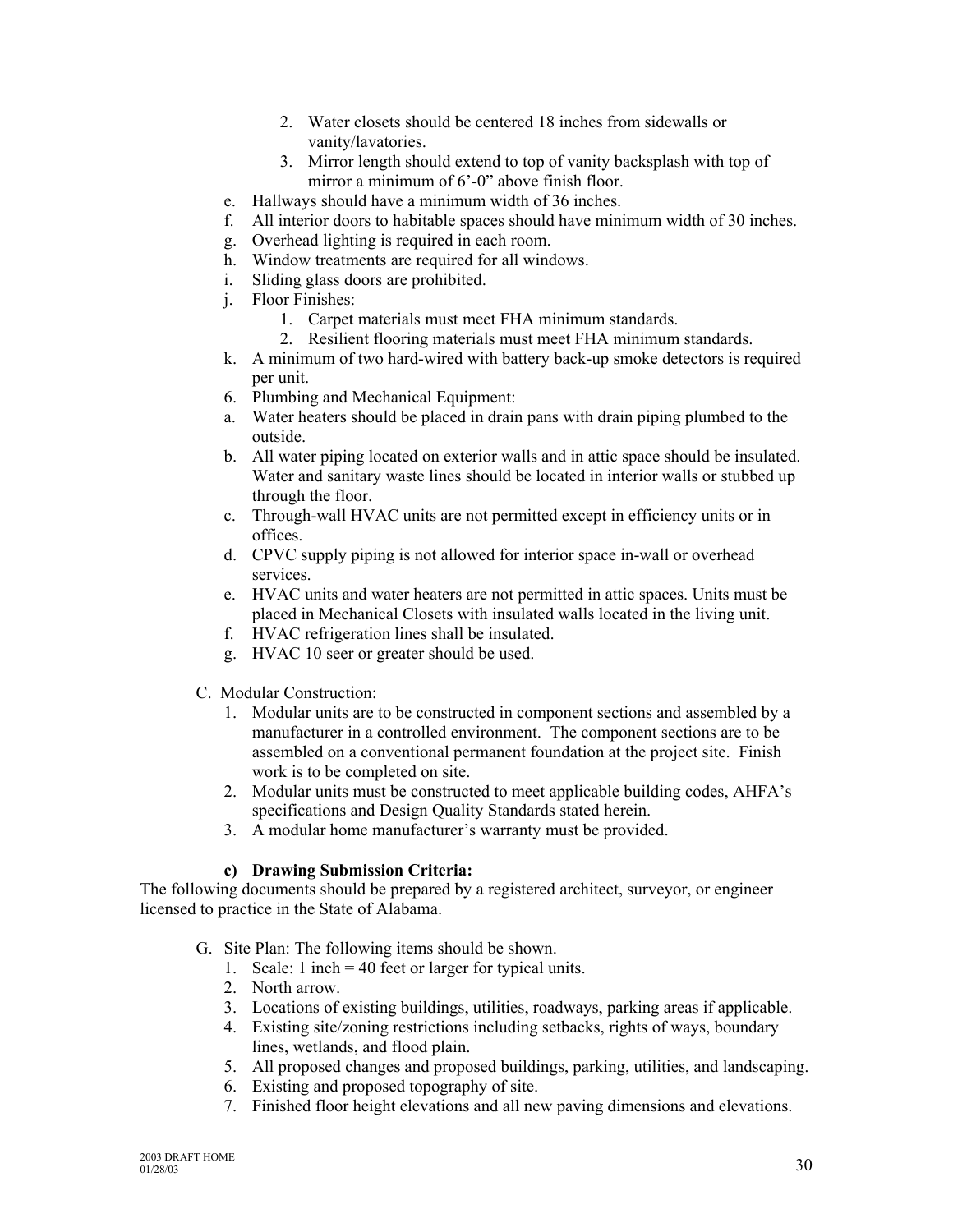- 8. Identification of all specialty apartment units, including, but not limited to, designated handicapped accessible and sensory impaired apartment units.
- 9. Site accessibility design requirements.
- H. Floor Plans:
	- 1. Scale: 1/4 inch = 1 foot or larger for typical units.
	- 2. For projects requiring renovation and/or demolition of existing structures, show proposed changes to building components and design, identifying removal and new construction methods.
	- 3. Show room/space layout, identifying each room/space with name and finished space size.
	- 4. Indicate the total gross square foot size, and the net square foot size for each typical unit.
	- 5. For projects involving removal of asbestos and/or lead paint, identify location and procedures for removal.
- I. Elevations and sections for new construction:
	- 1. Scale:  $1/8$  inch = 1 foot or larger.
	- 2. Identify all materials to be used on building exteriors and foundations.